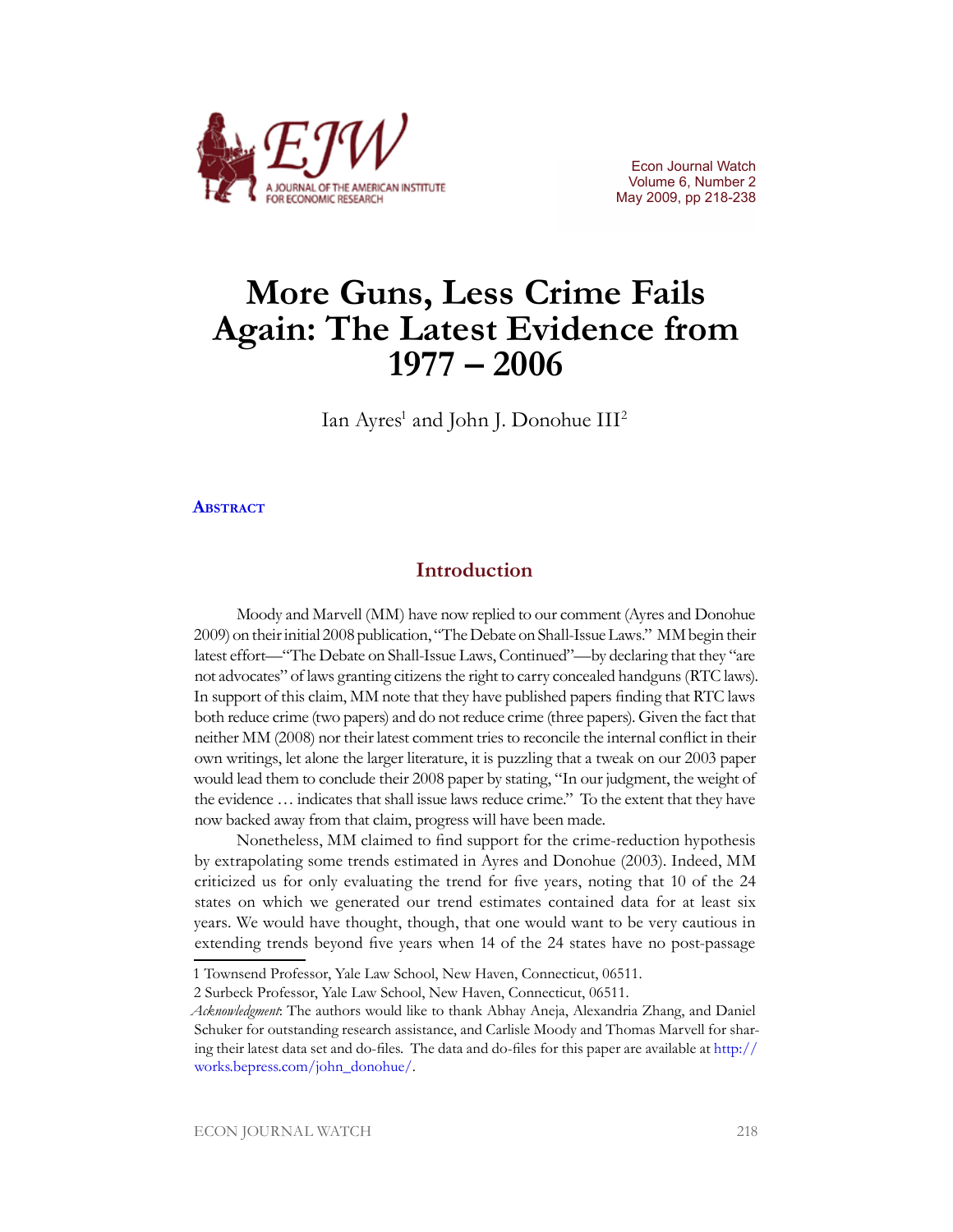data beyond *three* years. Indeed, trying to draw inferences about what is happening to crime in 14 states five years after passage when one only has data for three years is the essence of extrapolating beyond the range of one's data, which is always a perilous exercise. We are thus puzzled by their latest assertion that perhaps we "did not believe the implications of [our] model, since [it] contained trend variables that continue indefinitely" (Moody and Marvell 2009). Of course, every linear model may be thought to continue indefinitely, but we certainly wouldn't encourage extrapolation beyond the range of the data over which the linear trend is estimated.

# **Moody and Marvell Misinterpret the Evidence from Donohue (2003)**

MM's latest comment also states that while they overlooked Donohue (2003) in their 2008 literature review, they have now examined that paper and conclude that "Donohue's own coefficients indicate a considerable benefit of the shall-issue law" (Moody and Marvell 2009). Figure 1 in their current reply purports to graph violent crime coefficients from Table 8-5 in Donohue (2003), but there are two problems with this showing. First, they incorrectly graph the estimates from Donohue's table (which should appear as a step function based on a succession of two-year dummy variables rather than a linear graph). Second, and more importantly, MM misinterpret the estimates.<sup>3</sup>

The most useful information from the Table 8-5 estimates in Donohue (2003) was the comparison of the estimated effect from one or two years before passage to two to three years after passage. As that article made clear, this comparison showed *no* evidence of a decline for violent crime, or any crime category for that matter. (Indeed, the only evidence of any impact was in the direction of *increasing* crime in all four property crime categories.) As Donohue (2003) explained, looking at estimates beyond two to three post-passage years was unwise since, after that point, one would be comparing the pre-passage dummy for 24 states that were to adopt the RTC law with a post-passage estimate for only 10 of those 24 states. Thus, MM's Figure 1 fails the old apples-and-oranges test: the post-passage estimates on the right hand side of that figure are *not* comparable to the pre-passage figures on the left hand side of the figure. This point is so basic that one might have thought that it would only need to be made once (back in 2003), but apparently it needs repeating.

<sup>3</sup> MM seek support for their position with a quote from David Mustard, but he, unfortunately, made the same mistake they make. Mustard (2003: 329).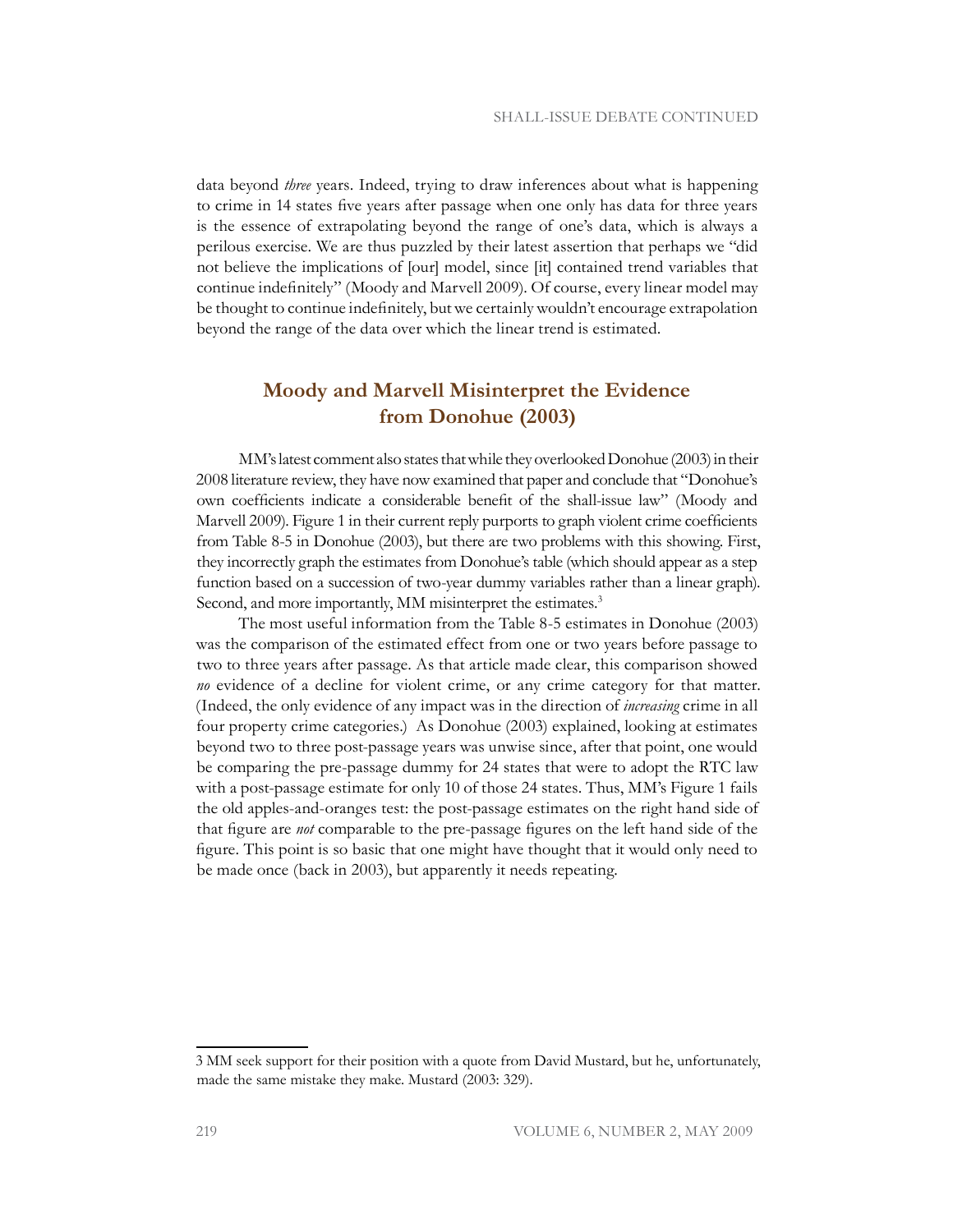## **New State Panel Data Evidence from 1977 – 20064**

MM then go on to tinker with their 1977-2000 county data in an effort to show that they can generate some results (using defective county data, including the highly flawed Florida data) that, in aggregate, will support their conclusion that the overall effect of RTC laws is a net reduction in crime.<sup>5</sup> But time has now passed them by, as we tried to show in our previous graphs of the very different trends in crime *after* 2000. MM take refuge in saying that our graphical depictions don't control for other factors influencing crime. True enough. But we thought that our graphs would have made them cautious about making claims based on their incomplete data that the patterns of crime in the more recent data were more favorable in states that did *not* have RTC laws than in states that did.

In any event, to address their concerns about the lack of controls, we extended our *state* panel data six additional years beyond that used by MM (who used *county* data from 1977-2000). Again, we believe that the advantages of county data (in enabling controls for county fixed effects) are outweighed by the poorer quality of county data. MM emphasized three econometric features in their estimations that we will follow in our analysis below. First, MM control for state trends. Second, they cluster the standard errors. And third, they emphasize the hybrid specification, which allows for both a shift (upward or downward) in crime as well as a change in the trend of crime (the slope) following the adoption of an RTC law.6 MM note that, unless the shift variable is very large relative to the trend variable, in the end the trend variable will indicate the long-run effect of the law (assuming the specification is working well). All three of these features have become fairly standard in state panel data analyses, although the inclusion of state trends and clustering may be disputed by some.

Again, as we illustrate below, the evidence is most supportive of the claim that RTC laws *increase* aggravated assault. But the original Lott and Mustard (1997) specification suggests that RTC laws also increase rape, while the MM (2009) specification also suggests on its face that RTC laws reduce auto theft. But when we subject these specifications to a plausible robustness check, we see that while the evidence of an increase in aggravated assault is strengthened, the evidence concerning the effect of RTC laws on rape and auto theft become murkier still. The specific

<sup>4</sup> Although our newly created state data set contains crime data from 1977 to 2007, two of the explanatory variables—arrest rate and police rate—are only available up to 2006. Thus, all of our specifications can only be run on data up to 2006.

<sup>5</sup> Our previous comment on MM (2008) pointed out a number of problems with the county data. Note, too, that the FBI's Uniform Crime Reports have now withdrawn the 1993 county crime data used by MM, as it has been recognized as faulty. According to the National Archive of Criminal Justice Data (NACDJ), the FBI's 1993 county (but not state) crime estimates were imputed incorrectly and so were made unavailable to the general public. The NACJD anticipates being able to re-release updated county crime data for 1993 later this year. We also discuss below a problem with the MM incarceration data for 2000.

<sup>6</sup> In addition to the hybrid model, we also generate estimates using the dummy variable and spline (or trend) models that we presented in our earlier comment.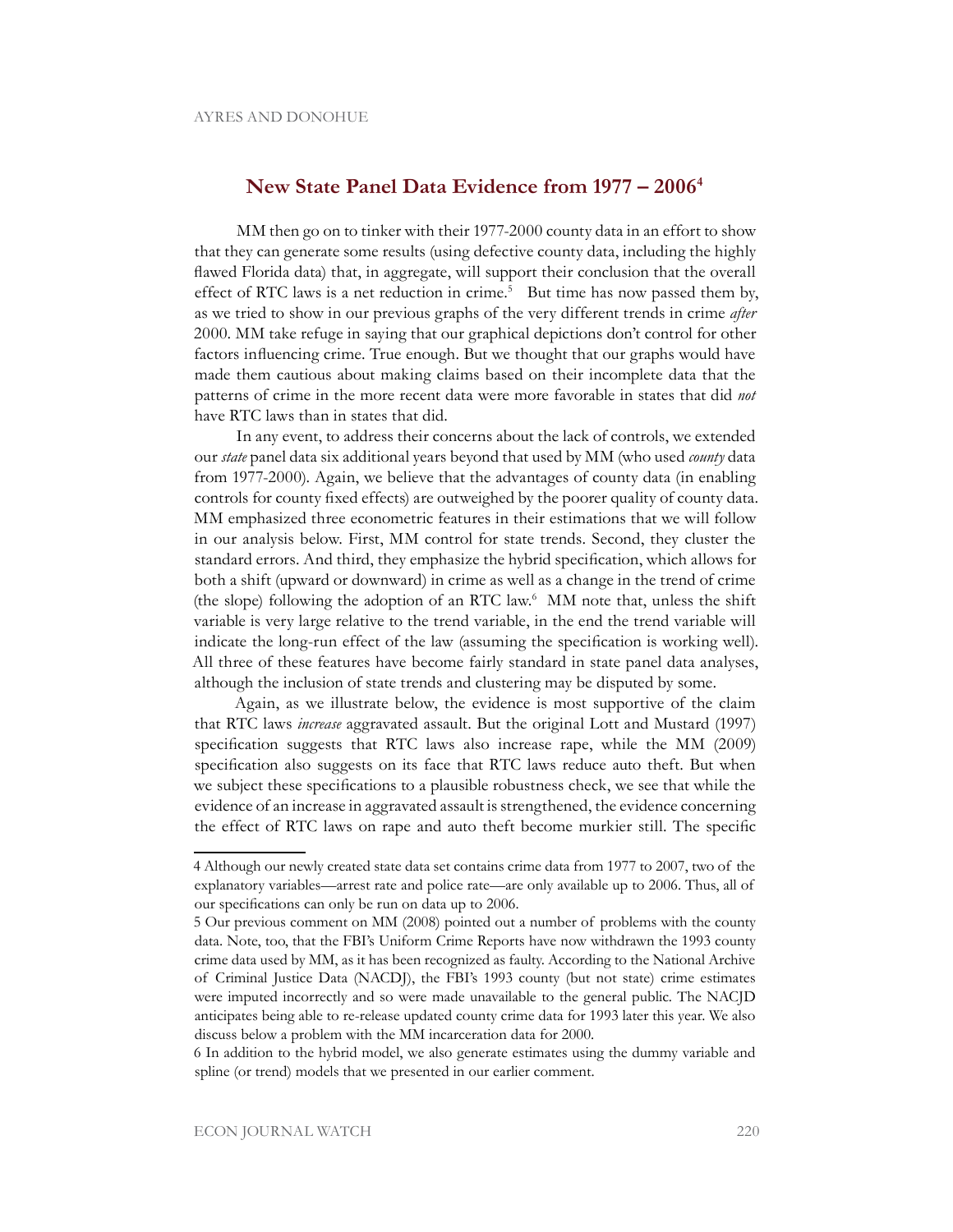explanatory variables used in these three specifications are shown in Table 1. In all cases, the dependent variable is the natural log of the crime rate (for each of seven Index I crime categories).

### **A. Lott and Mustard Specification**

In responding to the implicit invitation by MM that we add controls to our added years of crime data, we of course have to make some choices about the appropriate explanatory variables. Since MM cited the original Lott and Mustard study as providing evidence in support of the proposition that RTC laws reduce crime, one assumes that they would be interested to know whether the Lott and Mustard explanatory variables would still provide support for the "more guns, less crime" hypothesis when estimated over the 1977-2006 period.7 The Lott and Mustard specification is also important because the National Research Council (2005) report on RTC laws relied on this specification (run on county data) for the period 1977- 2000.

The Lott and Mustard explanatory variables are depicted in the first column of Table 1 exactly as they were in the 1997 paper (and the National Research Council report), except for the three MM features described above and one that we added concerning the arrest rate variable that both Lott and Mustard and MM employ. While we are not enthusiastic about this pseudo-arrest rate variable (for reasons previously discussed on p. 52 in our initial reply and elsewhere), we believe it is particularly inappropriate as an econometric matter to include the arrest rate in its *contemporaneous* form, as both pairs of authors have done. To understand this problem, consider their murder regression. In using the contemporaneous arrest rate, Lott and Mustard and MM are essentially explaining murders (the left-hand side variable) with a ratio as a right-hand side variable that contains murders (in the denominator). To avoid this severe endogeneity problem, one should at least lag the arrest rate by one year—which we do below in every regression that uses that variable.

Table 2 shows the results of our estimates of the impact of RTC laws using the Lott and Mustard variables on the extended state panel data set. Looking at the hybrid model, one sees that for six of the seven crime categories, the table suggests that RTC laws *increase* crime, although only one of these seven—aggravated assault is statistically significant at the .01 level. The only contrary evidence is in the property crime category, where on its face Table 2 would suggest that RTC laws are associated with a decrease in auto theft, albeit at a lower level of significance (the .05 level). The fact that six of the seven crime categories are rising at least raises the specter that the one contrary estimate for auto theft is spurious. But even if one accepts the facial findings of substantially higher aggravated assaults and somewhat lower auto thefts, this would be a bad tradeoff since aggravated assault is much more socially costly

<sup>7</sup> Lott and Mustard (1997) analyzed crime data for U.S. counties from 1977 to 1992 and concluded that allowing citizens to carry concealed weapons deters crime.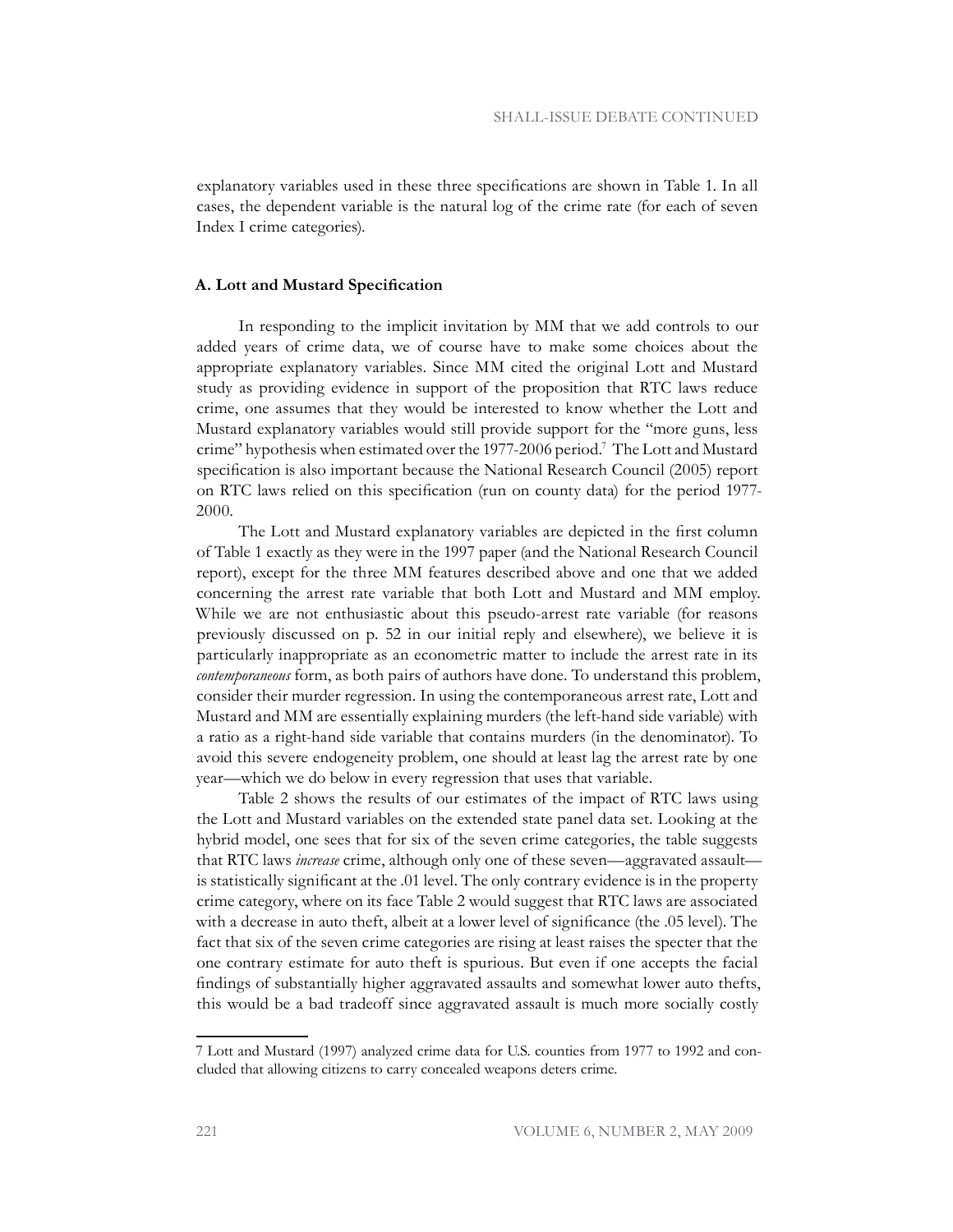than auto theft.<sup>8</sup> In any event, this is not exactly a ringing endorsement of the more guns, less crime hypothesis.

| Lott-Mustard (1997) & NRC (2005)               | Moody-Marvell (2009)                   | Ayres-Donohue (2009) Robustness<br>Check |  |
|------------------------------------------------|----------------------------------------|------------------------------------------|--|
| RTC law dummy (see Appendix 1)                 | RTC law dummy                          | RTC law dummy                            |  |
| Post-passage RTC law trend                     | Post-passage RTC law trend             | Post-passage RTC law trend               |  |
| Lagged arrest rates <sup>1</sup>               | Lagged arrest rates                    | Lagged police rate <sup>2</sup>          |  |
| 4 real per capita income measures <sup>3</sup> | 4 real per capita income measures      | 4 real per capita income measures        |  |
| State population                               | State population                       |                                          |  |
| Population density <sup>4</sup>                |                                        | Population density                       |  |
| Year dummies                                   | Year dummies                           | Year dummies                             |  |
| With state trends                              | With state trends                      | With state trends                        |  |
| Percent pop white males 10-19                  |                                        |                                          |  |
| Percent pop white males 20-29                  | Lagged incarceration rate <sup>5</sup> | Lagged incarceration rate                |  |
| Percent pop white males 30-39                  | Unemployment rate                      | Unemployment rate                        |  |
| Percent pop white males 40-49                  | Poverty rate                           | Poverty rate                             |  |
| Percent pop white males 50-64                  | Percent pop black                      |                                          |  |
| Percent pop white males 65+                    | Percent pop ages 10-19                 | Percent pop black males 10-19            |  |

**Table 1: Three Different Sets of Explanatory Variables Used to Estimate the Impact of RTC Laws9**, 10, 11, 12, 13

8 Donohue (2009) indicates that aggravated assault is both more common and, on average, more socially costly than auto theft. On the relative frequency of the two crimes, see the first column of Table D1 in Donohue (2009). On the relative cost, note that low-end estimates of the cost per crime are \$19,500 for assault and \$1,200 for auto theft (Table 4). The respective high-end estimates are \$91,800 and \$5,700 (Table 5).

9 Lott-Mustard and NRC lagged arrest rates: The arrest rate variable used in the Lott and Mustard and MM specifications for the four violent crimes was calculated as the number of total arrests for violent crimes divided by the total number of violent crimes. For the three property crimes, the analogous overall property crime arrest rate is used.

10 Ayres-Donohue lagged police rate: The police rate was obtained from local-level police protection figures from the Census Bureau. According to the U.S. Bureau of Justice Statistics (BJS), "police protection" refers to officers who have "the function of enforcing the law, and preserving order and traffic safety and apprehending those who violate the law, whether these activities are performed by a police department, a sheriff 's department, or a special police force" (Bureau of Justice Statistics 2008). Police rate was calculated as total police protection in a state per 100,000 population.

11 Lott-Mustard and NRC 4 real per capita income mesaures: The four individual real per capita income measures are personal income (defined in Appendix 4 below), unemployment benefits, income maintenance, and retirement payments.

12 Lott-Mustard and NRC population density was calculated by dividing a state's total population by the state's area per square mile.

13 MM lagged incarceration rate density was calculated by dividing a state's total population by the state's area per square mile.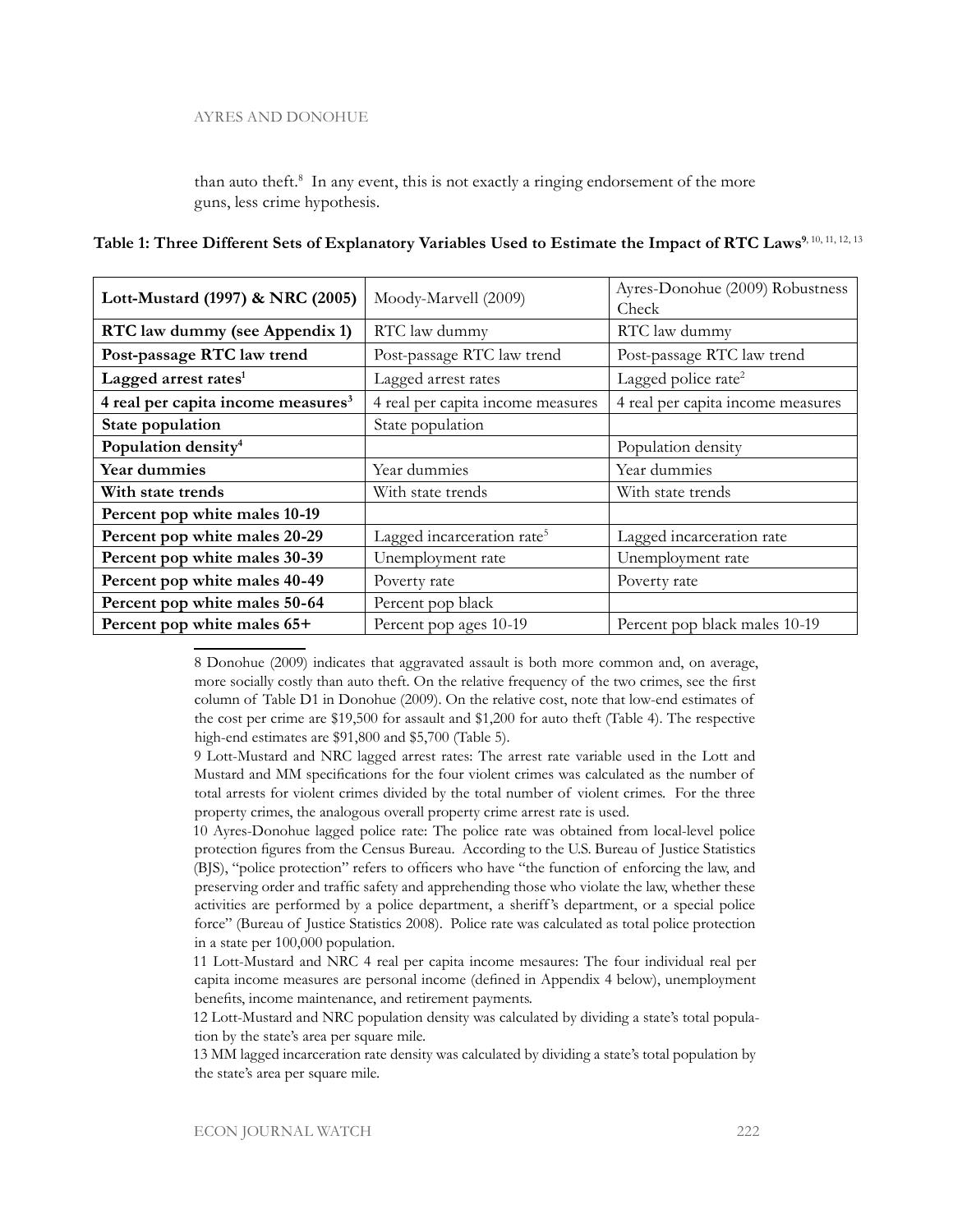| Percent pop white females 10-19                                                                                                    | Percent pop ages 20-29    | Percent pop black males 20-29 |
|------------------------------------------------------------------------------------------------------------------------------------|---------------------------|-------------------------------|
| Percent pop white females 20-29                                                                                                    | Percent pop ages 30-39    | Percent pop black males 30-39 |
| Percent pop white females 30-39                                                                                                    | Percent pop ages 40-49    | Percent pop white males 10-19 |
| Percent pop white females 40-49                                                                                                    | Percent pop ages 50-64    | Percent pop white males 20-29 |
| Percent pop white females 50-64                                                                                                    | Percent pop ages 65+      | Percent pop white males 30-39 |
| Percent pop white females 65+                                                                                                      | Lagged dependent variable |                               |
| The above 12 demographic<br>controls are repeated for blacks<br>and "other" races (yielding a total<br>of 36 demographic controls) | Crack index               |                               |

But there is more. The lack of any evidence in Table 2 of a decline in murder rates associated with the adoption of RTC laws is particularly significant because of the prominence given to this precise issue in the 2005 National Research Council (NRC) report. In the final report, 15 of the 16 members of the Committee were not persuaded by the claims that RTC laws reduced crime. James Q. Wilson, however, issued a dissent in which he opined, "I find that the evidence presented by Lott and his supporters suggests that RTC laws do in fact help drive down the murder rate, though their effect on other crimes is ambiguous" (NRC 2005, 271). In particular, Wilson stated that "it is hard for me to understand" why Lott's claims that RTC "laws drive down the murder rate … are called 'fragile'" (270).

Table 2 suggests that the NRC majority got it right: Lott's claimed murder effect disappears. This is the essence of fragility. The only difference between the regressions that persuaded Wilson that RTC laws reduce murder and the Table 2 regressions that undermine this view are: (1) Wilson was looking at county data for 1977-2000, while we present state data for 1977-2006; (2) we use the three MM features (state trends, clustering, hybrid model), while Wilson looked only at models without these features; and (3) we lagged the arrest rate to avoid the endogeneity problem from using contemporaneous arrest rates.

Despite the conflict between the NRC panel (which decided not to cluster the standard errors) and MM, who advocate clustering (thereby adhering to much current econometric practice—albeit on a question about which the literature has yet to achieve closure), this issue is irrelevant to the Table 2 finding of no support for the claim that RTC laws reduce murder. Whether one clusters the standard errors or not, the Table 2 coefficients do not support Wilson's conclusion. In fact, without clustering, Table 2 would indicate that not only do RTC laws *increase* aggravated assault (again at the .01 level of significance), but that they also *increase* murder, rape, robbery, and burglary (albeit at the .10 level).<sup>14</sup> Since Lott opposes clustering and Table 2 presents the Lott and Mustard model, his approach now supports a broad conclusion that more guns generate *more* crime.

Were one inclined to follow Wilson's approach and draw strong inferences from

<sup>14</sup> Lott (2004) concludes that "clustering by state is inappropriate and biases the results against finding statistically significant changes in crime rates" (19-20).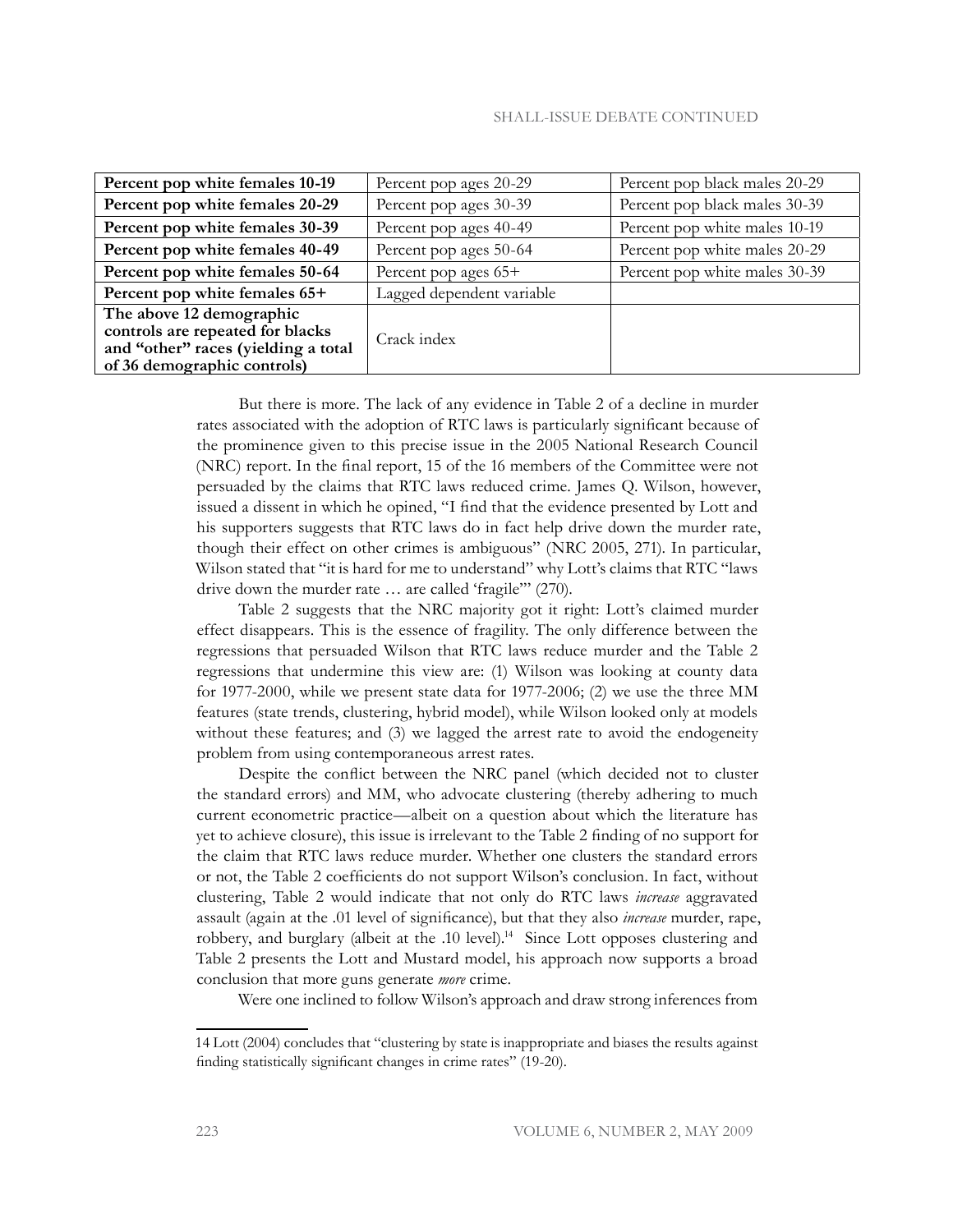one idiosyncratic set of regressions, one would presumably endorse the view that RTC laws increase aggravated assault and do not reduce murders, as shown in Table 2 (while decreasing auto theft). Yet how much confidence can we really have in the Lott and Mustard specification given that, in addition to its other infirmities, it does not even include a variable known to be a powerful factor in reducing crime—the incarceration rate (Marvell and Moody 1994; Levitt 1996)? If the incarceration rate is correlated with the presence of RTC laws, then the resulting estimates on the impact of these laws would be marred by omitted variable bias. Since this was the precise specification on which Wilson relied, one again sees how unguarded he was in reaching his dissenting opinion based on a regression with no control for perhaps the most important influence on crime over the last three decades.

**Table 2: The Estimated Impact of RTC Laws, All Crimes, 1977-2006 State Data, Controlling for State Trends, Lott and Mustard Explanatory Variables, Lagged Arrest Rates, With Clustering**<sup>15</sup>

|                          | Murder    | Rape     | Aggravated<br>Assault | Robbery   | Auto<br>Theft | Burglary | Larceny  |
|--------------------------|-----------|----------|-----------------------|-----------|---------------|----------|----------|
| 1. Dummy variable model: | $-2.63%$  | $-2.49%$ | $-1.14\%$             | $-2.48%$  | $2.98\%$      | $-1.96%$ | $1.22\%$ |
|                          | $3.02\%$  | $2.24\%$ | $2.71\%$              | $2.59\%$  | $2.51\%$      | $1.30\%$ | $1.04\%$ |
| 2. Spline model:         | $0.79\%$  | $0.44\%$ | 2.48%                 | $0.65\%$  | $-1.55%$      | 0.56%    | 0.36%    |
|                          | 0.86%     | $0.79\%$ | 0.64%                 | $1.09\%$  | 0.72%         | $0.79\%$ | 0.62%    |
| 3. Hybrid model:         |           |          |                       |           |               |          |          |
| Postpassage dummy        | $-3.38\%$ | $-2.95%$ | $-3.20%$              | $-3.10\%$ | $4.38\%$      | $-2.50%$ | $0.98\%$ |
|                          | $3.17\%$  | $2.47\%$ | 2.76%                 | 2.66%     | 2.66%         | $1.59\%$ | $1.23\%$ |
| Trend effect             | 0.96%     | $0.59\%$ | 2.64%                 | $0.80\%$  | $-1.78%$      | $0.69\%$ | 0.31%    |
|                          | $0.87\%$  | 0.84%    | 0.66%                 | $1.10\%$  | $0.77\%$      | 0.83%    | 0.65%    |

### **B. Moody and Marvell Specification**

In their latest reply, MM also provide their own set of explanatory variables—some based on their own initial choices and some responding to our previous suggestions. The second column of our Table 1 above displays the MM explanatory variables, but with the lagged (instead of contemporaneous) arrest rate. Note that MM include incarceration rate as an explanatory variable. In at least this respect, the MM specification would appear to have a clear advantage over the Lott and Mustard specification, which had no control for incarceration.

Table 3 provides aggregate estimates of the effects of RTC laws based on the

<sup>15</sup> For Table 2 as well as all subsequent tables, statistical significance is denoted as follows: estimates significant at the .10 level are underlined, estimates significant at the .05 level are bolded, and estimates significant at the .01 level are bolded and underlined. In addition, all tables presented in this paper display estimates for which robust standard errors are clustered by state.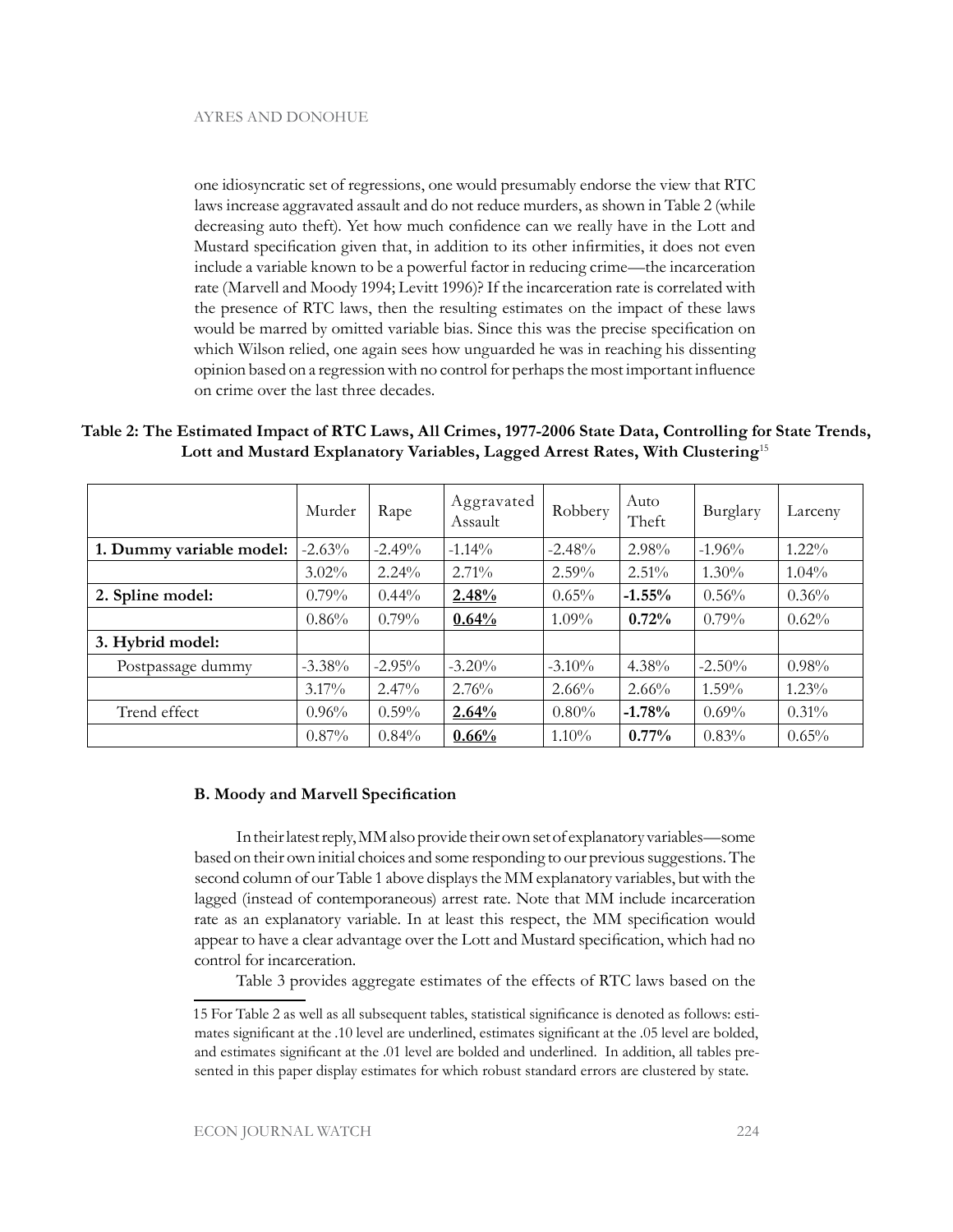MM specification, again employing state data over the years 1977-2006.16 The Table 3 results are similar to those in Table 2, although all of the estimated effects shrink noticeably. The table shows statistically significant *increases* in rape (at the .05 level of significance) as well as aggravated assault (at the .01 level). All four violent crime categories are consistent with *increasing* crime rates, although neither the murder increase nor the smaller estimated increase in robbery is statistically significant.

|                             | Murder   | Rape      | Aggravated<br>Assault | Robbery  | Auto<br>Theft | Burglary | Larceny   |
|-----------------------------|----------|-----------|-----------------------|----------|---------------|----------|-----------|
| 1. Dummy<br>variable model: | 0.40%    | $-0.92\%$ | $1.02\%$              | 0.96%    | $1.36\%$      | $-0.20%$ | 0.83%     |
|                             | $1.73\%$ | $1.27\%$  | 1.06%                 | $1.41\%$ | 1.38%         | 1.06%    | 0.78%     |
| 2. Spline model:            | $0.34\%$ | 0.70%     | 0.98%                 | 0.25%    | $-0.06%$      | 0.08%    | $-0.05%$  |
|                             | 0.60%    | 0.34%     | 0.37%                 | 0.41%    | 0.35%         | 0.28%    | $0.21\%$  |
| 3. Hybrid model:            |          |           |                       |          |               |          |           |
| Post-passage<br>dummy       | 0.18%    | $-1.43%$  | $0.34\%$              | 0.81%    | $1.45\%$      | $-0.26%$ | $0.89\%$  |
|                             | 1.86%    | $1.32\%$  | $1.19\%$              | $1.37\%$ | 1.38%         | $1.02\%$ | 0.76%     |
| Trend effect                | 0.33%    | 0.76%     | 0.97%                 | $0.22\%$ | $-0.12%$      | $0.09\%$ | $-0.09\%$ |
|                             | 0.62%    | 0.35%     | 0.39%                 | $0.41\%$ | $0.34\%$      | 0.28%    | 0.21%     |

### **Table 3: The Estimated Impact of RTC Laws, All Crimes, 1977-2006 State Data, Controlling for State Trends and Extending Crack, Moody and Marvell Explanatory Variables (with the exception of lagging the arrest rates), With Clustering**

Once again, we should note that the MM specification undercuts Wilson's claimed murder suppression effect even more thoroughly than the Lott and Mustard specification did. On its face, it would appear that RTC laws are increasing rape and aggravated assault, but again we must ask: are these regression models working well? Appendix 2 tries to provide some information on that question by exploring the estimated effects that are generated for the other important variables of interest.

Table A1 in Appendix 2 begins by examining the estimated effect of the incarceration rate on crime for the MM specification. For four of the seven crime categories, this table suggests that increases in incarceration have essentially no effect on crime. This seems implausible and is dramatically inconsistent with a large literature (Donohue 2009), including an earlier paper by Marvell and Moody (1994).

<sup>16</sup> The state-level crack measure—developed in Fryer et al. (2005) and used by MM—only goes up to 2000. Since the criminogenic influence of crack had largely abated by 2000 it is probably reasonable to extend the crack variable simply by using 2000 values for 2001 to 2006, which is what we depict in Table 3. It turns out that the crack variable makes little difference to the results from the MM regressions, whether one includes it or drops it for either 1977-2000 or 1977-2006 state-level data.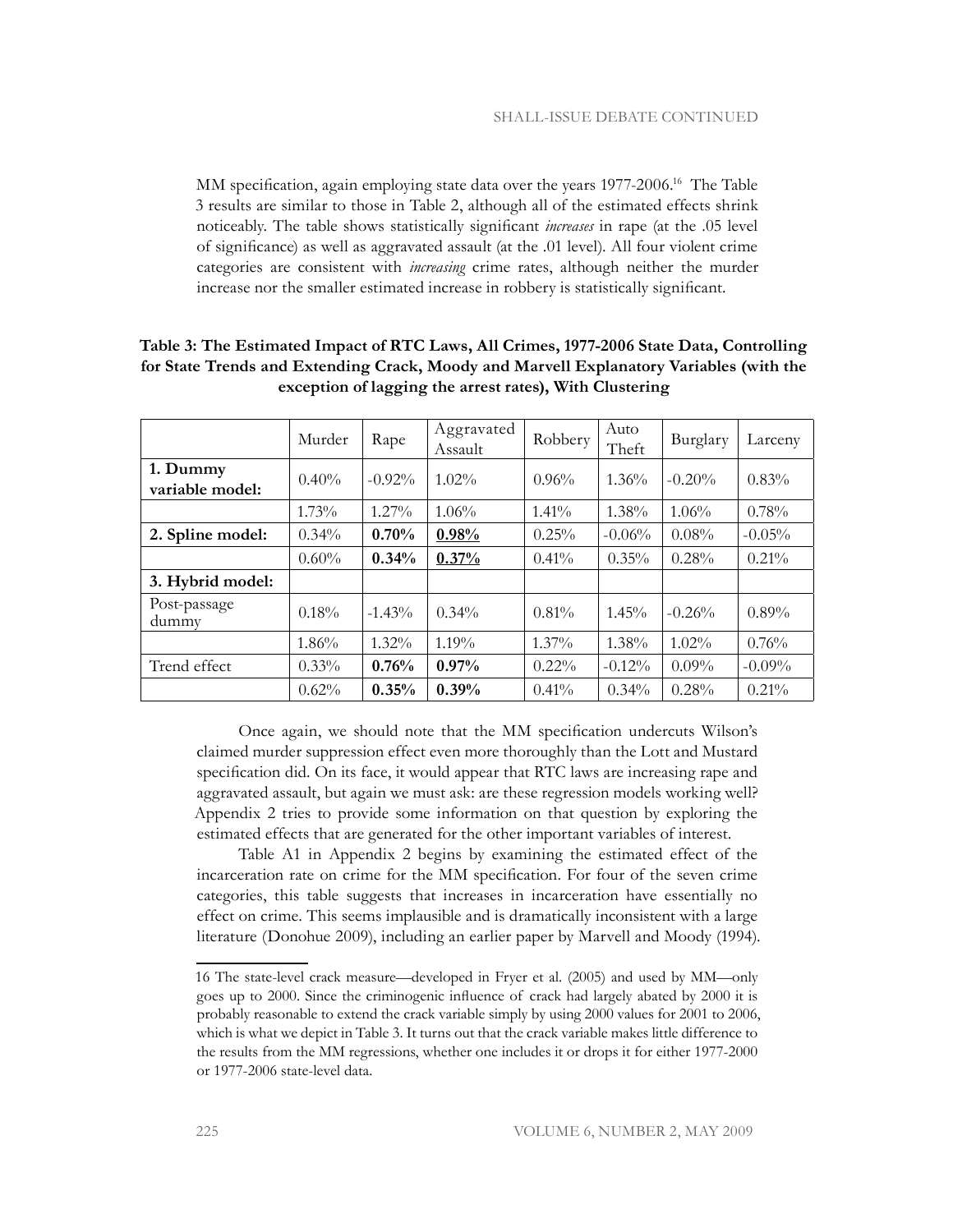One has to ask: if the MM specification does a poor job of predicting the impact of incarceration on crime, should we believe that this specification can reliably estimate the impact of RTC laws on crime?

Further concerns about whether the MM specification is working well are provided in Appendix 2's Table A3, which shows the estimated effect of crack on crime. This table shows that MM's crack variable has no statistically significant effect in raising the murder rate, which is contrary to the almost universal opinion that the rise of the crack cocaine phenomenon had a powerful effect in increasing murders in the United States in the late 1980s. While this may simply reflect the fact that it is a tricky proposition to capture the criminogenic influence of crime in a statistical measure, it likely means that crack's large impact on murder is not adequately captured in the included crack variable. This implies that *all* regression estimates of the impact of RTC laws on crime are potentially marred by severe omitted-variable bias, especially since we know that the states that had the largest crack problems in the early days of the epidemic were states such as New York and California, which did *not* adopt RTC laws. Thus, what some of the early papers deemed to be a benefit of passing RTC laws in reducing murder may well be the effect of crack's harmful impact on murder in states that chose not to adopt RTC laws. Of course, the big question—yet to be resolved—is whether the apparent null effect of RTC laws on murders would be suggestive of crime *increases* if the regression models could correctly control for the impact of crack on murder.

#### **C. A Robustness Check**

While one might feel comfortable in concluding at this point that RTC laws *increase* aggravated assaults—and perhaps rape, if one prefers the MM specification to that of Lott and Mustard—we have seen enough fragility in the panel data estimates of the effect of RTC laws to be cautious about leaping to strong conclusions. Remember that all of our findings are based on statewide, aggregate hybrid models, estimated on state data, including state trends and clustering the standard errors. All of these points seem reasonable to us (and MM specifically endorse all but the *aggregate* estimates on *state* data), but it is probably useful to bear in mind that all of these choices have generated at least some contention in the published literature. Moreover, we ourselves have criticized elements of the Lott and Mustard and MM models, owing to (1) their reliance on questionable arrest rate data; (2) their failure to include highly important variables, such as the incarceration rate (in the case of Lott and Mustard) and a measure of police presence (which neither Lott and Mustard nor MM include); and (3) Lott and Mustard's reliance on overly numerous demographic variables that are likely flawed by measurement error (which MM have now abandoned in response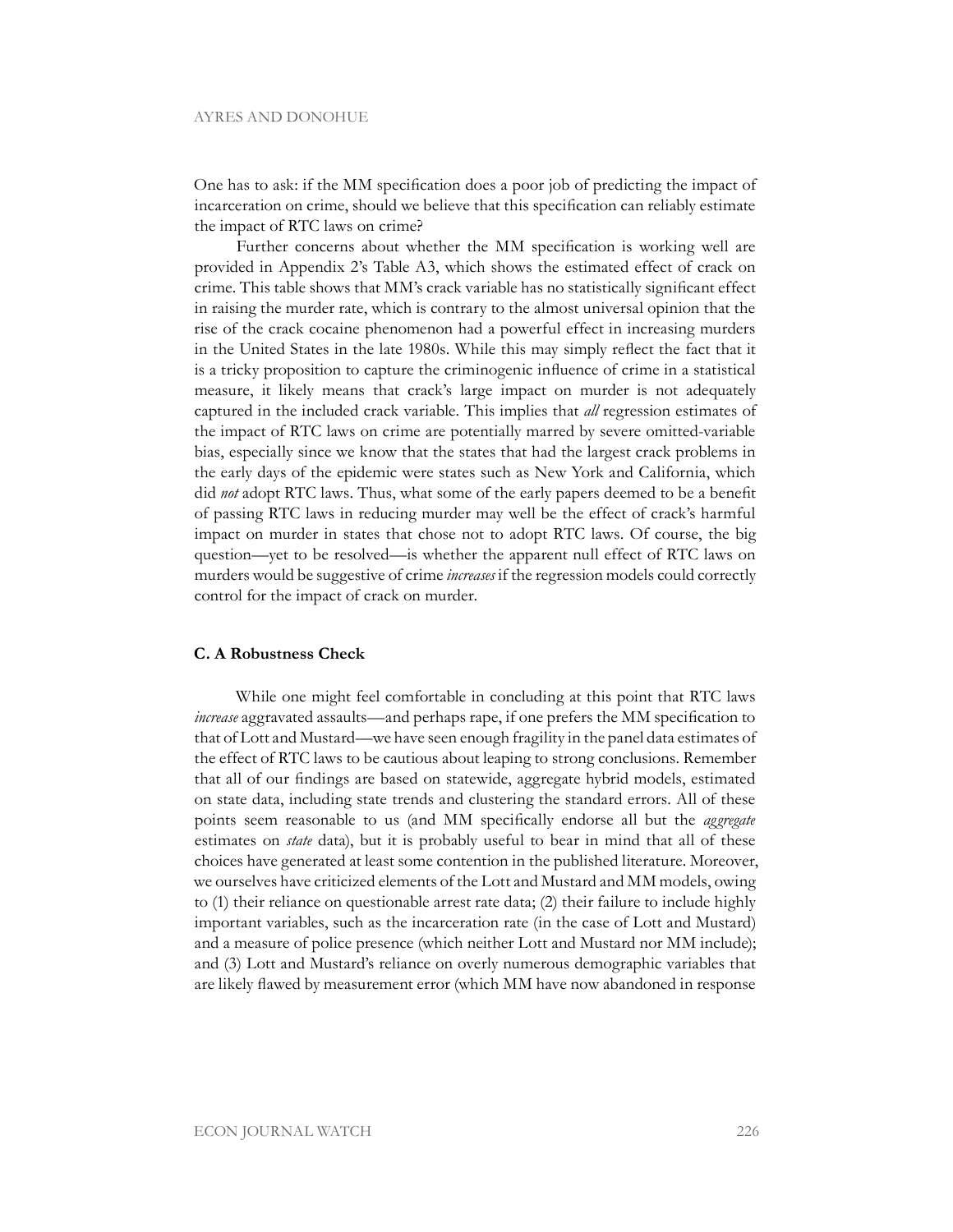to our previous critique).17

To at least provide a check on how some variations in the explanatory variables might influence the results in Tables 2 and 3, we offer an alternative set of explanatory variables (while still retaining the core choices of aggregate, hybrid estimates on state data, including state trends and clustering the standard errors). Column 3 of Table 1 lists these explanatory variables, which contain various plausible modifications and additions to the previously discussed Lott and Mustard and MM specifications. These variables were chosen based on *a priori* consideration of potential weaknesses of the models depicted in Tables 2 and 3 and were not altered after seeing the regression results (although we do discuss some further permutations below, such as adding in the crack variable). Appendix 3 provides summary statistics for these variables.

The primary changes we employed in this robustness check were to alter the MM specification by dropping (1) the lagged dependent variable, (2) the crack variable (although this variable has little effect on the results whether included or not), (3) the conceptually flawed arrest rate variable, and (4) the state population control, which we believe is superfluous given the fact that we already control for population density (and weight the regression by population). As in Table 3, we use a control for the state incarceration rate.18 We also introduce a variable that neither Lott and Mustard nor MM employed: the number of police per 100,000 population. Furthermore, as illustrated in Table 1, we control for a more limited number of demographic categories: black males 10-39 and white males 10-39 (a total of six demographic controls versus 36 in the Lott and Mustard specification and seven in the latest MM response). Finally, as in all of the regressions we report in this reply, we again cluster the robust standard errors and control for state trends.

Where does this robustness check leave us? On the positive side, in terms of being able to draw firm conclusions, RTC laws seem to be associated with substantial and statistically significant *increases* in aggravated assault across all three sets of models (with the Lott and Mustard estimates and our robustness check model yielding estimates that are both significant at the .01 level). Note that the Table 4 estimate of the increase in aggravated assault is quite large—roughly three times the size of

<sup>17</sup> For example, the Lott and Mustard demographic variables identifying "other" races show abrupt upward jumps in 2000, likely owing to changing Census treatment of Hispanic residents.

<sup>18</sup> Initially, we used incarceration rate data provided by the Sourcebook of Criminal Justice Statistics, but then realized that this rate did not include prisoners sentenced to less than one year. On the other hand, prison population data provided by BJS includes *all* prisoners. Formally, BJS defines prison population to include "individuals under the jurisdiction of state and federal correctional authorities" (West and Sabol 2009). Thus, we follow MM (2008, 2009) in using this prison population data (although we still call this variable "incarceration rate," which is calculated as total prisoners per 100,000 population by state). However, we did find that MM's prison population data for 2000 falls short of the actual year-end numbers provided by BJS, which leads us to suspect that their data was based on a less-than-full year tally that was never updated.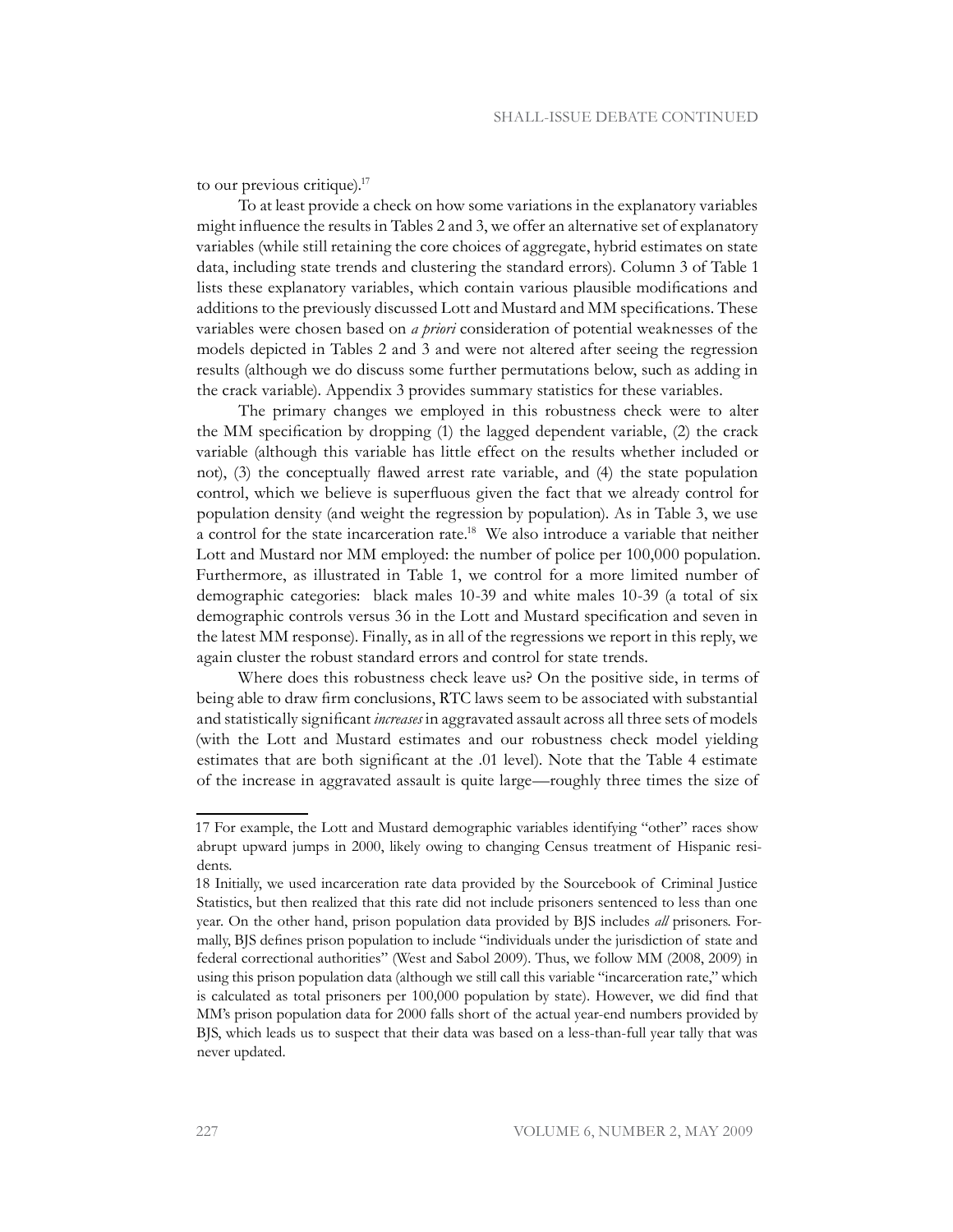the Table 3 estimate, but only somewhat larger than the Table 2 estimate. Under any of the three estimates, RTC laws would have led to tens of thousands of additional aggravated assaults. Increased levels of assault could result from increased criminal assaults by RTC permit holders, from those who steal or find the less protected guns of permit holders, and from criminals who increase their gun-carrying or their aggressiveness in response to RTC laws.

Unfortunately, from the standpoint of gaining closure on the ultimate impact of RTC laws, the results on two of the other crimes once again prove to be more sensitive than one would like. While Table 3 had suggested that RTC laws lead to a not insubstantial *increase* in rape (statistically significant at the .05 level), Table 4 suggests a modest opposite effect (albeit at only the .10 level). Table 2 suggests, though, that RTC laws had no impact on rape. Indeed, if one adds crack as a control in Table 4, the rape results become smaller and statistically insignificant.

|                             | Murder   | Rape      | Aggravated<br>Assault | Robbery  | Auto Theft | Burglary  | Larceny  |
|-----------------------------|----------|-----------|-----------------------|----------|------------|-----------|----------|
| 1. Dummy variable<br>model: | 0.54%    | $-3.61\%$ | $-2.03%$              | 2.40%    | 8.17%      | $1.51\%$  | 1.89%    |
|                             | 2.72%    | $1.83\%$  | 3.05%                 | $3.67\%$ | 4.16%      | 2.18%     | $1.83\%$ |
| 2. Spline model:            | 0.83%    | $0.08\%$  | $3.10\%$              | 0.51%    | $-1.84%$   | $-0.22%$  | $-0.15%$ |
|                             | $0.87\%$ | $0.79\%$  | 0.81%                 | $1.29\%$ | 0.82%      | 0.88%     | $0.74\%$ |
| 3. Hybrid model:            |          |           |                       |          |            |           |          |
| Post-passage<br>dummy       | $0.11\%$ | $-3.70%$  | $-3.68\%$             | $2.17\%$ | 9.26%      | $1.65\%$  | $1.99\%$ |
|                             | 2.86%    | $1.96\%$  | 3.15%                 | $3.96\%$ | 4.24%      | 2.41%     | $1.97\%$ |
| Trend effect                | 0.83%    | $0.19\%$  | 3.21%                 | $0.44\%$ | $-2.11%$   | $-0.27\%$ | $-0.20%$ |
|                             | $0.89\%$ | $0.79\%$  | 0.82%                 | $1.35\%$ | 0.84%      | 0.91%     | $0.77\%$ |

Table 4: The Estimated Impact of RTC Laws, All Crimes, 1977-2006 State Data, Controlling for State Trends, Ayres and Donohue Explanatory Variables, With Clustering

Moreover, the estimated impact of RTC laws on auto theft is fractured across the three tables, with Table 2 suggesting decreases, Table 3 suggesting no effect, and Table 4 showing mixed results with large initial crime increases being offset after five years by rising crime. Note that if one prefers the first two models in Table 4 to the hybrid model, one also sees conflicting results as the dummy model (row 1) shows large auto theft *increases*, and the spline model (row 2) shows large auto theft *decreases*.

Again, we need to ask whether the Ayres-Donohue (AD) robustness check specification is working well. If the RTC law would have any beneficial impact, it would likely reduce robbery, which is the crime most often committed in public. Yet in all three tables, RTC laws are associated with higher rates of robbery (although the results are statistically insignificant). It is very hard to come up with a plausible explanation for why auto theft would fall if robbery doesn't fall, since robbery always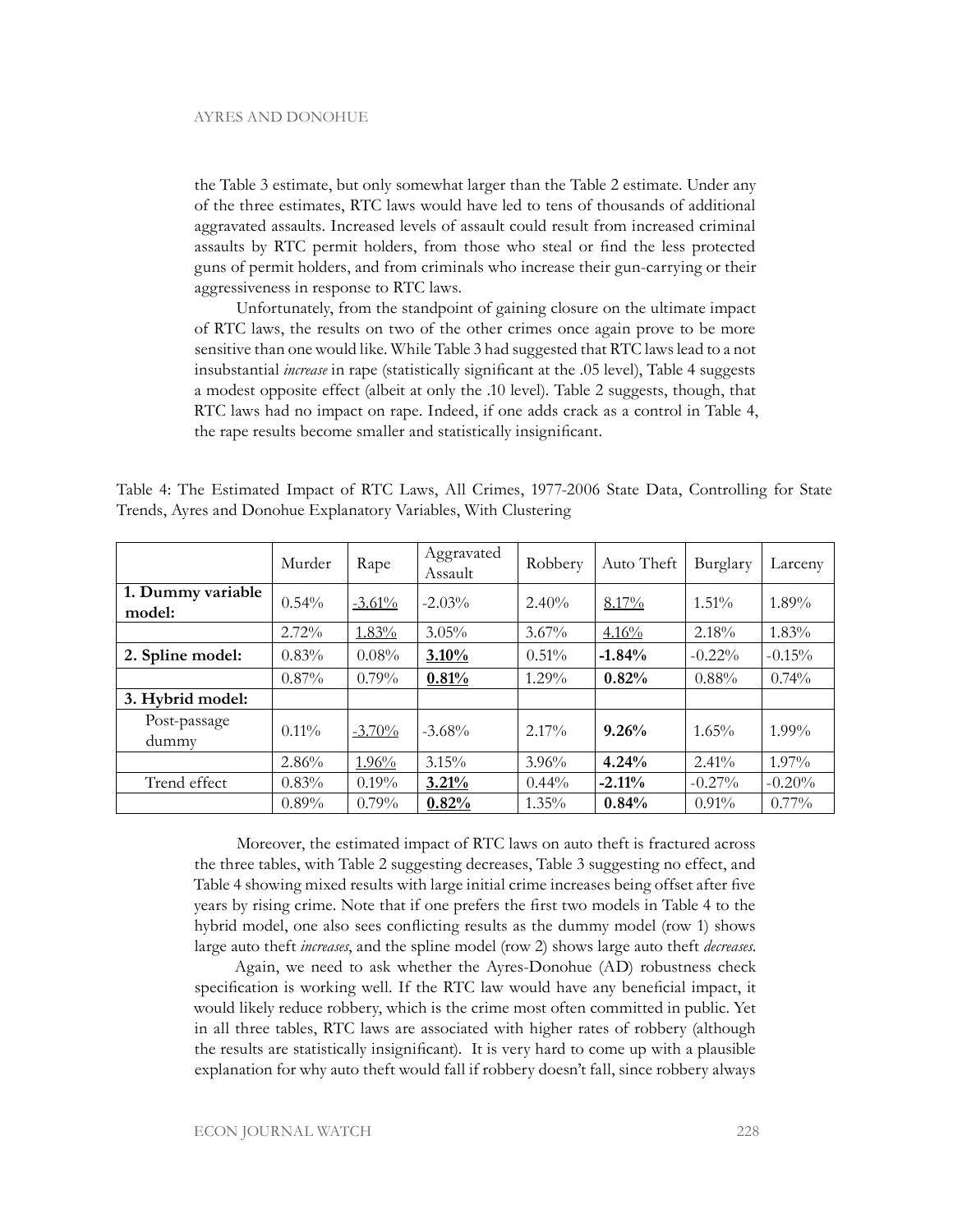involves confrontation with a victim (who, if armed, could threaten the robber), while auto theft rarely involves such a confrontation, thereby reducing any possible risk to the thief. Therefore, the strongly conflicting dummy and trend effects in Table 4 for auto theft are probably more suggestive of specification error than a true pattern of changing crime.

Appendix 2 provides some insight into the various regressions by examining the resulting estimates of RTC laws on other explanatory variables across Tables 2, 3, and 4. Note that the AD specification does generate more plausible estimates of the impact of incarceration on crime than the MM specification does (compare Appendix 2's Table A2 with Table A1). Nonetheless, the Table A2 values from this appendix might also suggest problems in the operation of the AD regressions for estimating the impact of incarceration (incarceration has no effect on assault and an unusually small, albeit negative and statistically significant, effect on rape). The inevitable question is whether poor estimates of the impact of incarceration on rape and aggravated assault provide a basis to question the Table 4 estimated effects of RTC laws on these two crimes. Finally, Appendix 2's Table A4, which illustrates the estimated impact of police on crime, shows the anomalous result that police *increase* the level of (measured) aggravated assault. This endogeneity problem is not uncommon in estimating the impact of police on crime, and one must ask whether the Table 4 regressions are marred by this endogeneity bias or whether the Table 2 and Table 3 regressions are marred by omitted-variable bias in failing to control for police presence in a state.

# **Conclusion**

What is to be made of the aggregated evidence concerning the impact of RTC laws when one extends the state panel data through 2006? The one consistent finding that is statistically significant for the hybrid model in Tables 2, 3, and 4 is that RTC laws increase aggravated assault. The point estimates across all three tables are generally consistent with higher rates of murder and robbery, although these estimates are not statistically significant. In general, one might assume that the biases from inadequate controls for crack and general measurement error would tend to bias those results to zero, so it may be the case that better information and models would reveal that RTC laws increase murder and robbery as well as aggravated assault. The mixed evidence on rape and auto theft leaves little basis for conclusion with respect to these crimes.

Our Appendix 2 provides evidence concerning both the importance of the incarceration rate and the reliability of the various models. It does so by documenting the MM and AD estimates of the effect of incarceration rate on crime across all seven Index I crimes. As expected, the incarceration rate is seen to statistically significantly reduce crime, but this finding is far stronger in the AD specification than in the MM model. This raises the question: if the MM model cannot correctly predict the impact of incarceration on crime, why should we expect it to reliably tell us the impact of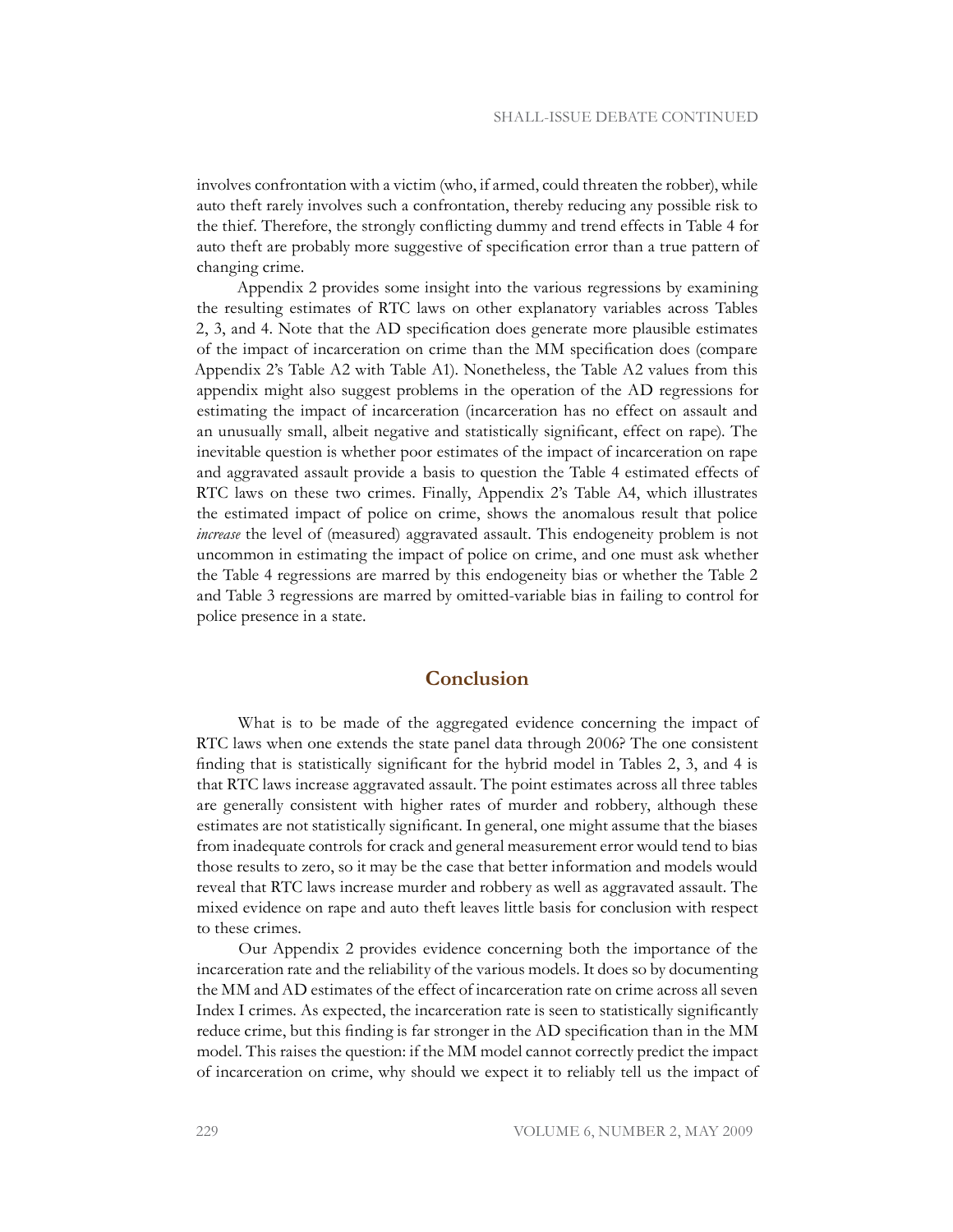#### RTC laws on crime?<sup>19</sup>

The clustering debate to which we have alluded provides one more indication that important econometric issues lurk in the background of many evaluation studies. Other issues in the RTC literature that can have important effects on the estimated effects are whether state or county data is preferable (we have come to prefer state data, as have most crime researchers, although Lott and Mustard and MM used county data) and whether state fixed effects should be included (as we and MM did, but the original Lott and Mustard paper did not—see generally on this point, Wolfers 2006). Using these different approaches would broaden the array of estimates for many crimes.

We also note that Jeff Strnad (2007) has recently advocated in the context of the RTC debate that Bayesian econometric approaches may provide a better way to identify the appropriate array of explanatory variables. In this regard, note that Strnad found that the two most important explanatory variables for identifying the impact of crime in his data were the abortion rate (see Donohue and Levitt 2001) and the incarceration rate.20 If the binding limitation in these models is not the selection of the appropriate set of controls, but rather the need to correct for, say, endogenous state adoption of RTC laws, then the Bayesian models that Strnad presents will need to be further complicated.

Finally, it is always wise to look behind the regression results and explore whether any actions by the police and government officials that may be correlated with the presence of RTC laws have had substantial impacts on *reported* crime (as opposed to actual criminal conduct). States that are more sensitive in their handling of rape cases, for example, may increase the proportion of victims willing to come forward to press charges, which can lead to greater reporting of rapes and hence impart an upward bias in the trend in rape. Similarly, aggravated assaults are influenced by laws or practices that encourage the police to use "arrest" more often in the context of complaints of domestic violence. (Could this explain the finding above that more police in a state leads to more instances of aggravated assault?) If

<sup>19</sup> The finding in Table A2 of Appendix 2 that incarceration in the AD specification has virtually no impact on aggravated assault also raises a number of intriguing questions. It might indicate that incarceration tends to dampen every Index I crime other than aggravated assault, which is unaffected by large increases in the incarceration rate of the type experienced in many states over the last few decades. Of the four other published estimates of this elasticity, none is statistically significant, one is zero (the MM 2009 figure that we report in Table A1 of Appendix 2 in this paper), one is positive (Johnson and Raphael 2006), and two have negative point estimates: -.056 (.053) from Marvell and Moody (1994), and -.410 (.249) from Levitt (1996). Alternatively, our Table A2 estimate of no effect of incarceration on assault could suggest that the AD specification-check model is not working well to explain aggravated assault. If this latter interpretation were correct, it would also indict the MM estimates for four of the seven crime categories in our Table A1 of Appendix 2, which all show no effect of incarceration. Even in the other three crime categories that do show an effect, the MM estimates on incarceration seem to be biased downward (again raising questions about the MM framework). 20 One would also have to explore whether these variables should enter in ln forms or with quadratic terms, which again would expand the array of permutations.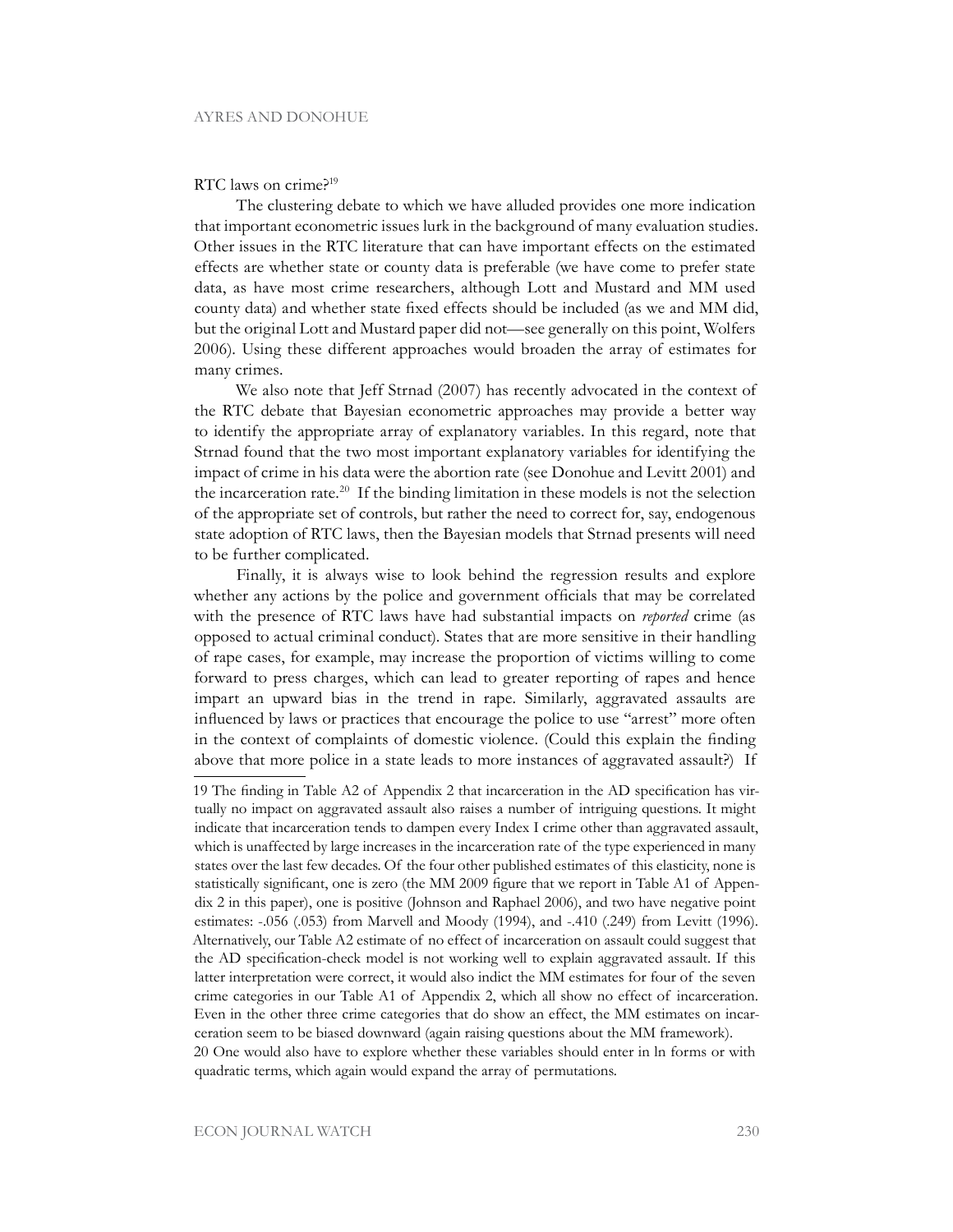RTC laws are adopted in states that pursue these policies more (or less) aggressively, then the estimated effects of RTC laws can be biased.

In sum, while the best evidence to date suggests that RTC laws at the very least *increase* aggravated assault, this comment illustrates that it is not an easy task to tease out the net effects of RTC laws on crime via panel data analyses. Perhaps if the states that were influenced by the National Rifle Association's efforts to advance RTC laws had agreed both to randomly adopt the laws and to allow data to gather during an evaluation period of appropriate length, we would today have far more precise estimates of the impact of RTC laws on crime. Such knowledge would likely put us in a better position to address the distressingly high violent crime rates that, along with our singular reliance on the death penalty and our enormous number of prison inmates and guns, mark the U.S. as unique among Western democracies.

# **Appendix 1: Year of Adoption of RTC Laws in 39 States and Philadelphia21, 22**

| Alabama – pre-1970s | Nevada – 1995            |
|---------------------|--------------------------|
| Alaska – 1994       | New Hampshire - 1959     |
| Arizona – 1994      | New Mexico $-2003$       |
| Arkansas – 1995     | North Carolina – 1995    |
| $Colorado - 2003$   | North Dakota – pre-1970s |
| Connecticut – 1969  | $Ohio - 2004$            |
| Florida – 1987      | Oklahoma – 1995          |
| Georgia - 1989      | Oregon $-1990$           |
| Idaho – 1990        | Pennsylvania - 1989      |
| Indiana – 1980      | Philadelphia – 1995      |
| Kansas – 2006       | South Carolina – 1996    |
| Kentucky - 1996     | South Dakota – pre-1970s |
| Louisiana – 1996    | Tennessee – 1994         |
| Maine - 1985        | Texas – 1995             |
| Michigan $-2001$    | Utah – 1995              |
| $Minnesota - 2003$  | Vermont $-$ pre-1970s    |
| Mississippi – 1990  | Virginia – 1988          |
| Missouri - 2003     | Washington – 1961        |
| Montana – 1991      | West Virginia – 1989     |
| Nebraska – 2006     | Wyoming – 1994           |
|                     |                          |

<sup>21</sup> Moody and Marvell code Idaho's first full year as 1992, but Ayres and Donohue code the first full year as 1991. The official date of passage, according to Idaho's attorney general, is July 1, 1990.

<sup>22</sup> There is some uncertainty as to when Indiana genuinely became a "shall-issue" state. In the end—after some internal debate—we adopted 1980 as the year in which the critical shift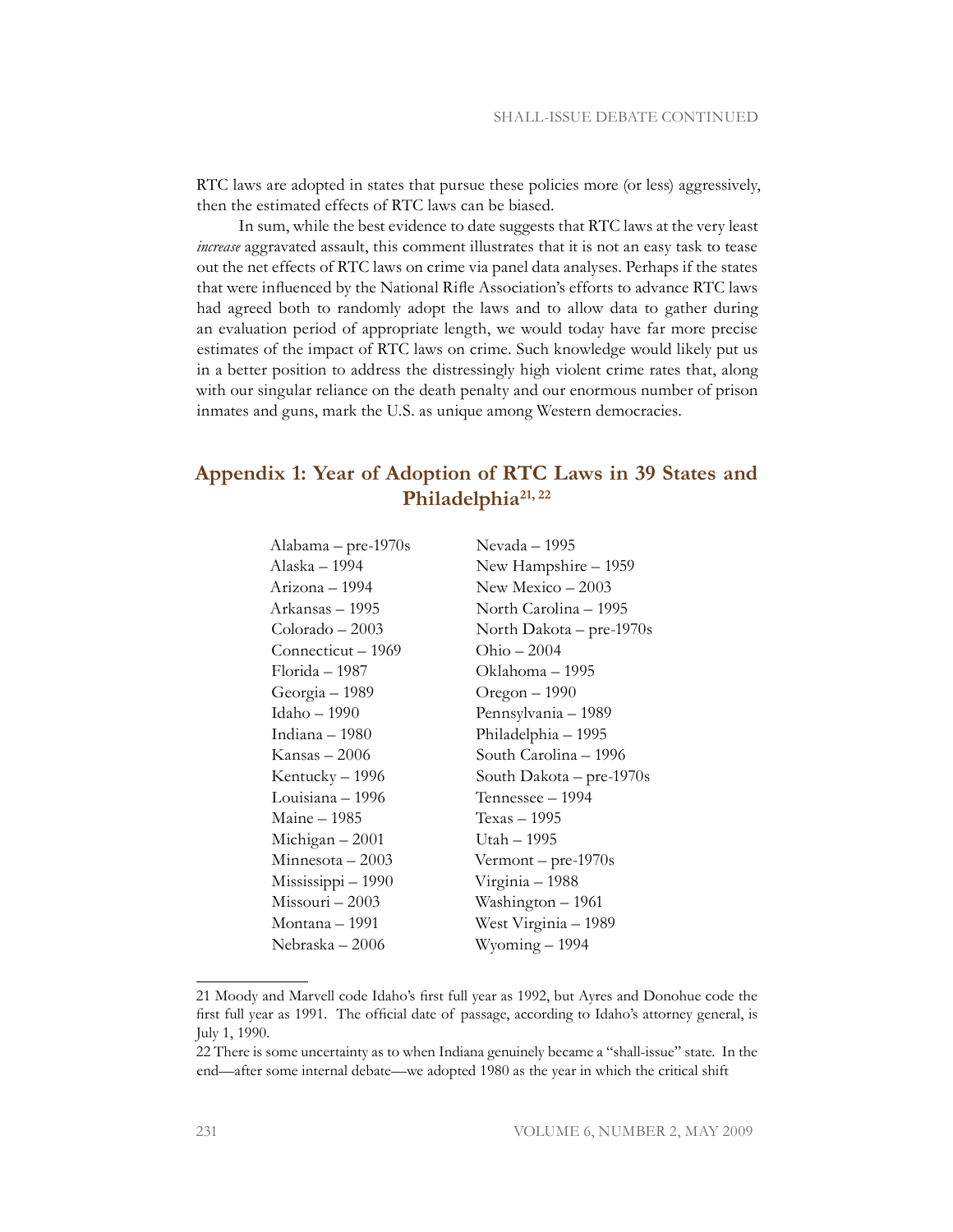# **Appendix 2: Estimated Effects of Incarceration and Other Explanatory Variables**

Tables A1 and A2 present the estimated coefficients and significance of the incarceration rate variable from the Moody-Marvell (MM) and Ayres-Donohue (AD) specifications (this variable is not included in the Lott and Mustard specifications). As expected, all of the significant coefficients suggest that higher incarceration rates decrease crime. But note that the MM specifications essentially show no effect of incarceration for four of the seven crime categories, which may be suggestive of problems in the MM models.

occurred. Indiana enacted a concealed-carry regulation as early as 1935, when the state's Uniform Firearms Act mandated that no person carry a pistol outside his or her "place of abode or fixed place of business" without a license. Studies that place Indiana's adoption at a year prior to 1977 would seem to rely on the 1935 Act. Two decades later, a state court upheld the constitutionality of the Act and its licensing procedure in Matthews v. State, 237 Ind. 677, 148 N.E.2d 334 (1958). Yet that court also held that the state's police superintendent, rather than the legislature, "is capable and qualified to determine whether an applicant for a license to carry a pistol has a 'proper reason' therefore, and whether he is a 'suitable person' to have a pistol in his possession at will"—a delegation of administrative authority indicative of a "mayissue" rather than a "shall-issue" policy.

In Schubert v. DeBard, 398 N.E.2d 1339 (Ind. App. 1980), however, an Indiana appeals court ruled that the police superintendent could not use discretion to deny a license to people asserting a "need" to carry a concealed weapon for "self-defense." (The statute in question, IC 35-23-4.1-5, stated that that the superintendent "shall issue" a license if "it appears to the superintendent that the applicant has a proper reason for carrying a handgun and is of good character and reputation and a proper person to be so licensed.") As Gregg Lee Carter (2002) has observed, the Schubert court thus made a concealed-carry permit in Indiana subject to "precise, open, and accessible licensing" (522-23). The same Indiana appeals court also reaffirmed the holding in Schubert the following year. In Shettle v. Shearer, 425 N.E.2d 739 (Ind. App. 1981), the court ruled that the superintendent could not investigate an applicant's assertion of needing a concealed-carry permit for self-defense, and instead would simply have to accept the claim. In short, it appears that Indiana did not genuinely become a shall-issue state at least until the Schubert decision in 1980 (or, arguably, not until 1981). We concur with the assessment in Grossman and Lee (2008), as well as the jurisprudential analysis in Carter (2002), that 1980 marked the key moment of change in Indiana's concealed-carry policy. Note, however, that the regressions in our initial reply to MM—Ayres and Donohue (2009)—employed the same coding as Moody and Marvell (2008), which treated Indiana as adopting before 1977.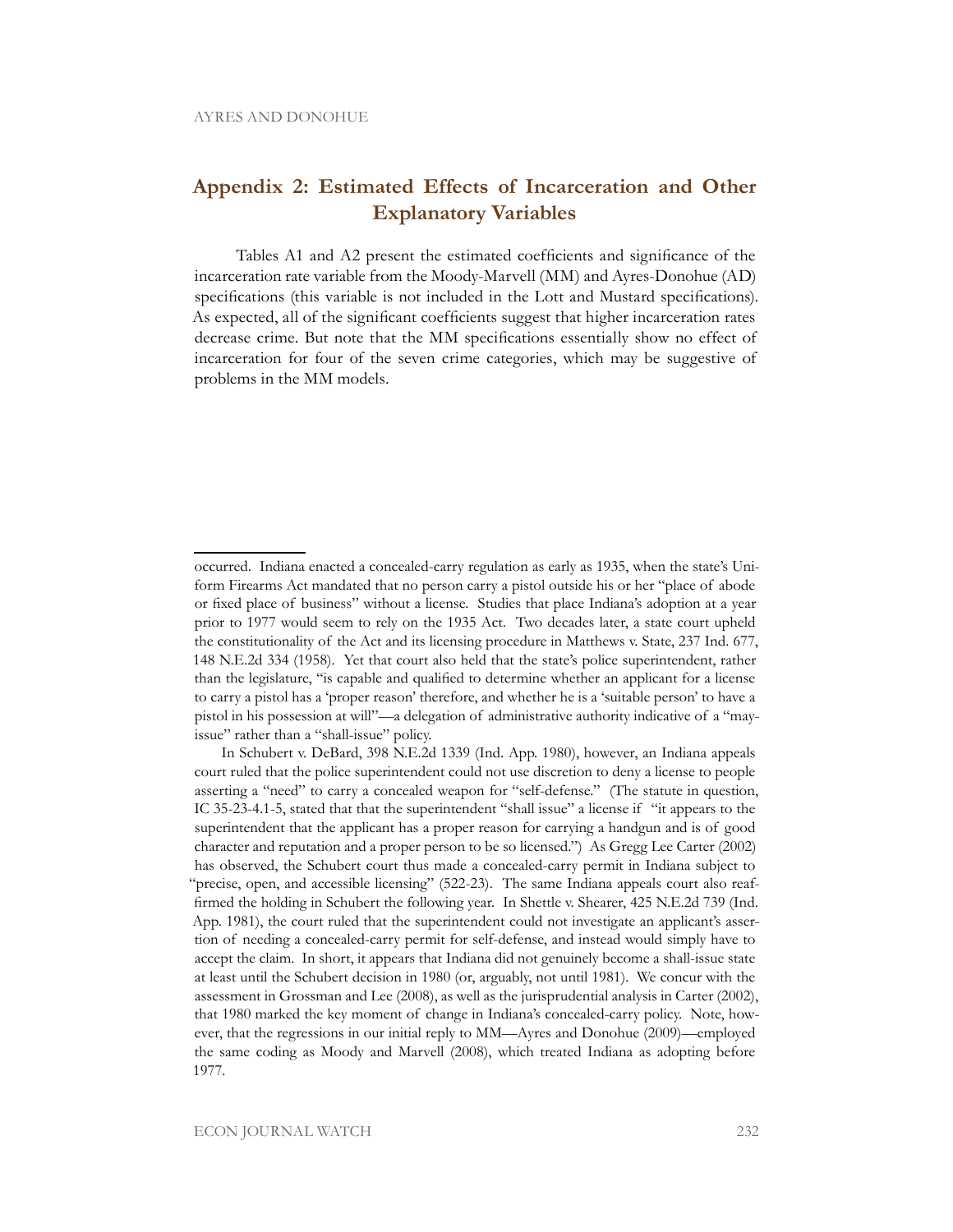### Shall-Issue debate continued

| Table A1: Moody-Marvell Specification: Estimated Coefficient on Incarceration Rate |          |          |                           |           |            |           |          |  |  |  |  |
|------------------------------------------------------------------------------------|----------|----------|---------------------------|-----------|------------|-----------|----------|--|--|--|--|
|                                                                                    | Murder   | Rape     | <b>Aggravated Assault</b> | Robbery   | Auto Theft | Burglary  | Larceny  |  |  |  |  |
| 1. Dummy<br>variable model:                                                        | $-0.07%$ | $0.00\%$ | $-0.01\%$                 | $-0.02%$  | $-0.02%$   | $-0.01\%$ | $0.00\%$ |  |  |  |  |
|                                                                                    | 0.02%    | $0.01\%$ | $0.01\%$                  | 0.01%     | 0.01%      | $0.01\%$  | $0.00\%$ |  |  |  |  |
| 2. Spline model:                                                                   | $-0.07%$ | $0.00\%$ | $-0.01\%$                 | $-0.02\%$ | $-0.02%$   | $-0.01\%$ | $0.00\%$ |  |  |  |  |
|                                                                                    | 0.02%    | $0.00\%$ | $0.01\%$                  | $0.01\%$  | 0.01%      | $0.01\%$  | $0.00\%$ |  |  |  |  |
| 3. Hybrid model:                                                                   | $-0.07%$ | $0.00\%$ | $-0.01\%$                 | $-0.02%$  | $-0.02%$   | $-0.01\%$ | $0.00\%$ |  |  |  |  |
|                                                                                    | 0.02%    | $0.01\%$ | $0.01\%$                  | 0.01%     | 0.01%      | $0.01\%$  | $0.00\%$ |  |  |  |  |

| Table A2: Ayres-Donohue Specification: Estimated Coefficient on Incarceration Rate |           |                                                                                   |           |           |          |           |          |  |  |  |  |
|------------------------------------------------------------------------------------|-----------|-----------------------------------------------------------------------------------|-----------|-----------|----------|-----------|----------|--|--|--|--|
|                                                                                    | Murder    | <b>Aggravated Assault</b><br>Auto Theft<br>Robbery<br>Rape<br>Burglary<br>Larceny |           |           |          |           |          |  |  |  |  |
| 1. Dummy<br>variable model:                                                        | $-0.07\%$ | $-0.03%$                                                                          | $0.00\%$  | $-0.09\%$ | $-0.12%$ | $-0.07\%$ | $-0.05%$ |  |  |  |  |
|                                                                                    | 0.02%     | 0.01%                                                                             | $0.02\%$  | 0.02%     | 0.03%    | 0.02%     | 0.01%    |  |  |  |  |
| 2. Spline model:                                                                   | $-0.07%$  | $-0.04%$                                                                          | $-0.01\%$ | $-0.09%$  | $-0.11%$ | $-0.07%$  | $-0.05%$ |  |  |  |  |
|                                                                                    | 0.02%     | 0.01%                                                                             | $0.02\%$  | 0.02%     | 0.03%    | 0.02%     | 0.01%    |  |  |  |  |
| 3. Hybrid model:                                                                   | $-0.07%$  | $-0.03%$                                                                          | $0.00\%$  | $-0.09%$  | $-0.11%$ | $-0.07%$  | $-0.05%$ |  |  |  |  |
|                                                                                    | 0.02%     | 0.01%                                                                             | $0.02\%$  | 0.02%     | 0.03%    | 0.02%     | 0.01%    |  |  |  |  |

Table A3 presents the estimated coefficients and significance of the crack variables from the MM specification. Note that while crack is widely believed to have caused murder rates to rise in the late 1980s, this table suggests that crack had no effect on murder.

| Table A3: Moody-Marvell Specification: Estimated Coefficient on Crack |          |                                                                                   |          |          |       |       |       |  |  |  |  |
|-----------------------------------------------------------------------|----------|-----------------------------------------------------------------------------------|----------|----------|-------|-------|-------|--|--|--|--|
|                                                                       | Murder   | Robbery<br>Auto Theft<br><b>Aggravated Assault</b><br>Rape<br>Burglary<br>Larceny |          |          |       |       |       |  |  |  |  |
| 1. Dummy<br>variable model:                                           | 1.38%    | $-0.65%$                                                                          | $0.52\%$ | $1.01\%$ | 2.45% | 0.71% | 0.61% |  |  |  |  |
|                                                                       | $0.94\%$ | $0.34\%$                                                                          | $0.58\%$ | $0.44\%$ | 0.58% | 0.37% | 0.21% |  |  |  |  |
| 2. Spline model:                                                      | 1.43%    | $-0.57\%$                                                                         | $0.69\%$ | 1.06%    | 2.47% | 0.71% | 0.62% |  |  |  |  |
|                                                                       | $0.94\%$ | $0.33\%$                                                                          | $0.55\%$ | 0.43%    | 0.60% | 0.37% | 0.20% |  |  |  |  |
| 3. Hybrid model:                                                      | $1.43\%$ | $-0.52%$                                                                          | $0.68\%$ | $1.04\%$ | 2.44% | 0.72% | 0.59% |  |  |  |  |
|                                                                       | $0.93\%$ | $0.34\%$                                                                          | $0.56\%$ | 0.45%    | 0.59% | 0.37% | 0.21% |  |  |  |  |

Table A4 presents the estimated coefficients and significance of the police rate variables from the AD specification.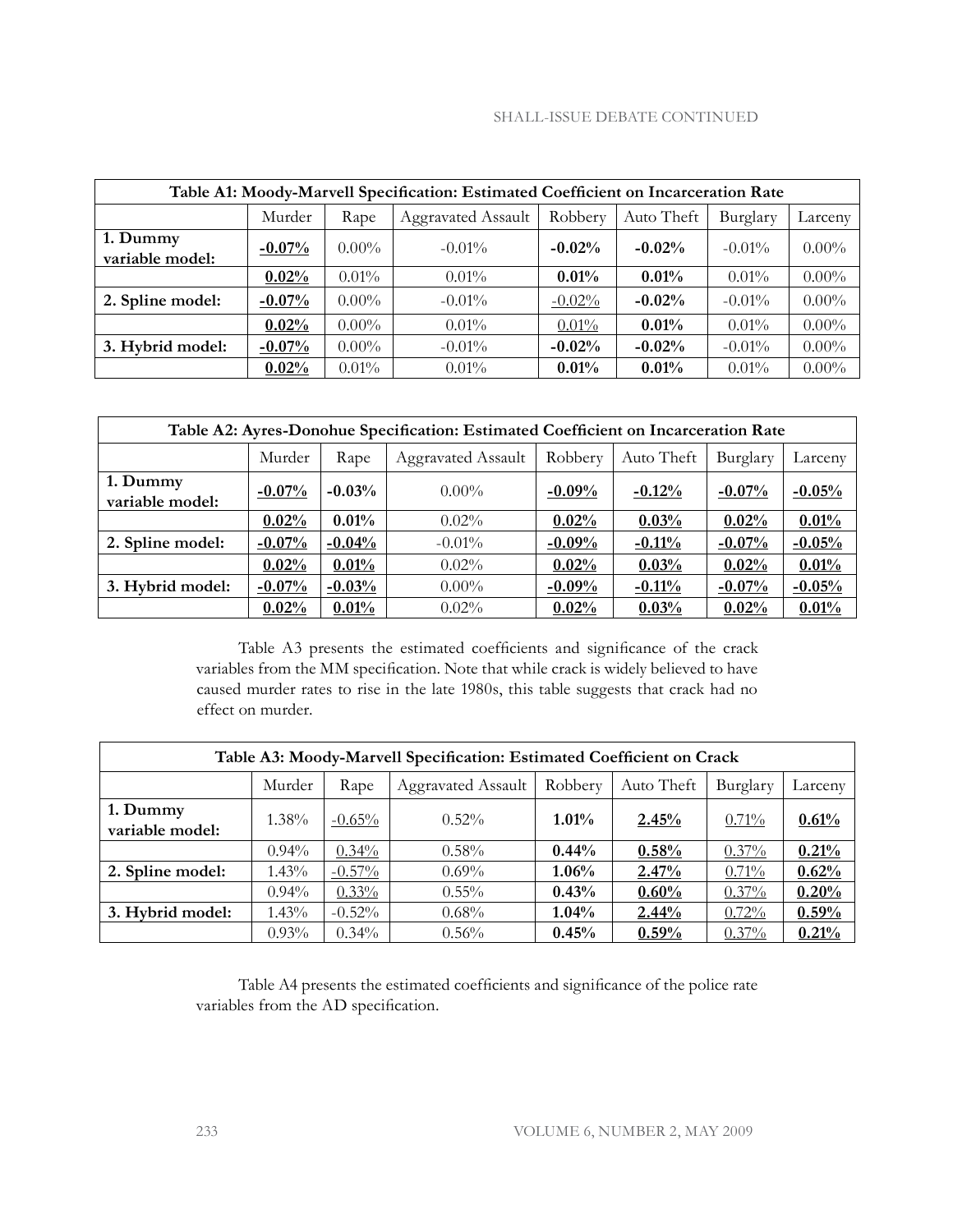| Table A4: Ayres-Donohue Specification: Estimated Coefficient on Police Rate |           |          |                       |           |               |           |          |  |  |  |
|-----------------------------------------------------------------------------|-----------|----------|-----------------------|-----------|---------------|-----------|----------|--|--|--|
|                                                                             | Murder    | Rape     | Aggravated<br>Assault | Robbery   | Auto<br>Theft | Burglary  | Larceny  |  |  |  |
| 1. Dummy<br>variable model:                                                 | $-0.05\%$ | $0.04\%$ | $0.06\%$              | $-0.01\%$ | $-0.01\%$     | $-0.01\%$ | $0.02\%$ |  |  |  |
|                                                                             | $0.05\%$  | $0.03\%$ | $0.03\%$              | $0.05\%$  | 0.06%         | $0.04\%$  | $0.03\%$ |  |  |  |
| 2. Spline model:                                                            | $-0.04\%$ | $0.04\%$ | 0.08%                 | $0.00\%$  | $-0.02\%$     | $-0.01\%$ | $0.02\%$ |  |  |  |
|                                                                             | $0.05\%$  | $0.03\%$ | 0.03%                 | $0.05\%$  | 0.06%         | $0.04\%$  | 0.03%    |  |  |  |
| 3. Hybrid model:                                                            | $-0.04\%$ | $0.04\%$ | $0.09\%$              | $-0.01\%$ | $-0.03\%$     | $-0.01\%$ | 0.02%    |  |  |  |
|                                                                             | 0.05%     | 0.03%    | 0.03%                 | $0.05\%$  | 0.06%         | $0.04\%$  | 0.03%    |  |  |  |

The general effects of the rest of the explanatory variables are as follows. Lagged violent and property arrest rates are always negative, although not always significant. The unemployment rate has an ambiguous effect. The poverty rate has an ambiguous effect and is never significant in the MM specification. However, it is negative when significant in the AD specification. Personal income is negative when significant in the AD specification and negligible in the MM and Lott-Mustard (LM) specifications. Unemployment benefits have an ambiguous effect. Income maintenance has an ambiguous effect in the LM and AD specifications, but is for the most part negative when significant in the MM specification. Retirement payments are negative when significant.

The population control has a negligible effect. Density is negative when significant. The all-black demographic control in the MM specification is negative when significant. The 10-19 age group control in the MM specification is positive when significant (for rape). The 20-29 age group is consistently positive, but only significant for rape and auto theft. The 30-39 age group has an ambiguous effect and is never significant. The 40-49 age group is never significant and positive for all crimes except aggravated assault. The 50-64 age group is positive, but only significant for robbery. The 65-and-over age group has an ambiguous effect and is never significant. In the AD specification, black males ages 10-19 and 20-29 are always positive when significant. Black males ages 30-39 are always positive and mostly significant. White males ages 10-19 have an ambiguous effect and are never significant. White males ages 20-29 are always positive, although ambiguously significant. White males ages 30-39 are always negative when significant (for assault).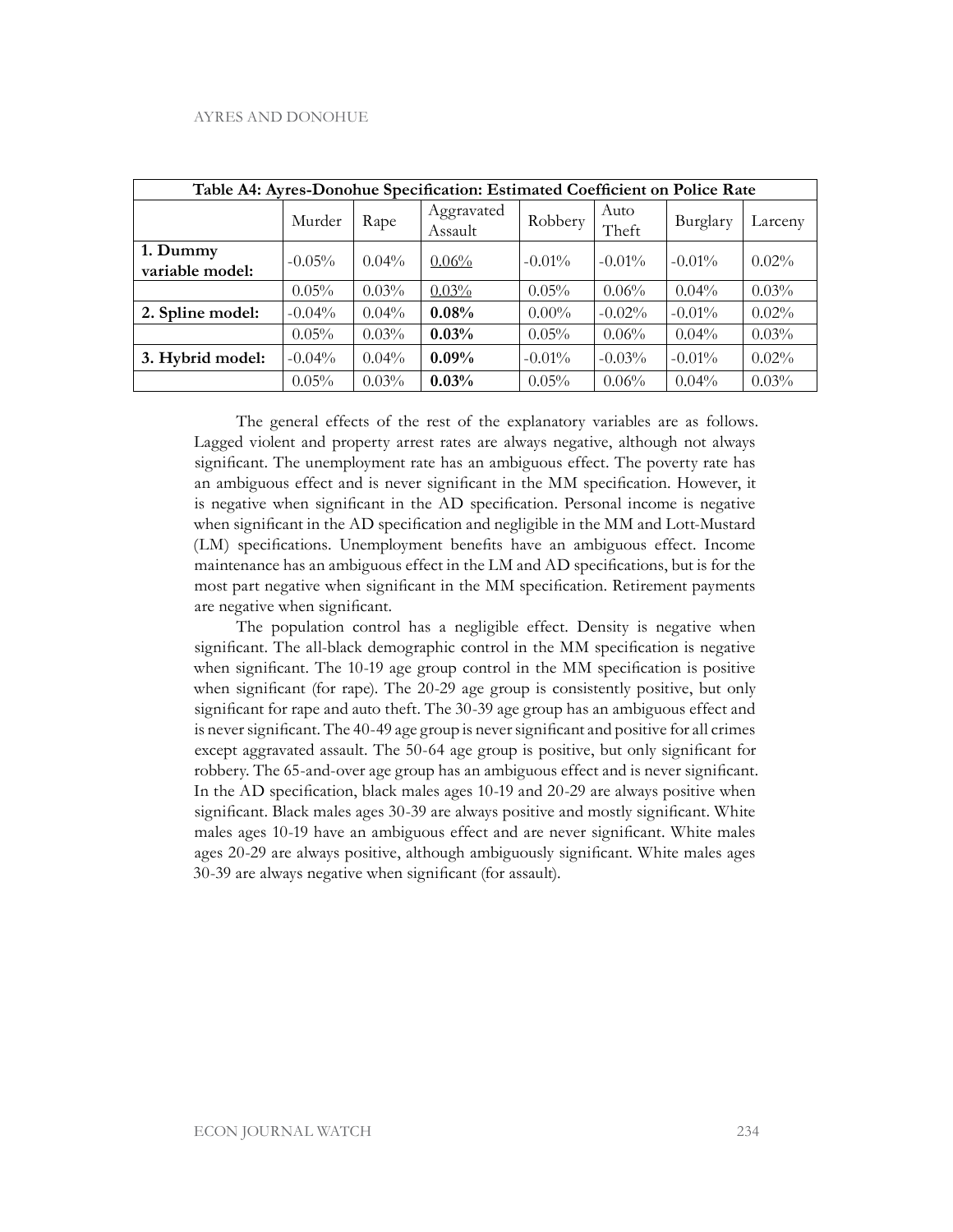# **Appendix 3: Summary Statistics of Ayres-Donohue Variables – Identifying the State and Year That Minimum and Maximum Variables Were Obtained for All Explanatory and Dependent Variables**

| <b>Explanatory Variable</b>  | Mean    | Std. Dev. | Min                                                                           | Max                                  |
|------------------------------|---------|-----------|-------------------------------------------------------------------------------|--------------------------------------|
| RTC Dummy variable           | 0.3101  | 0.4627    | $\Omega$                                                                      | 1                                    |
| RTC Trend variable           | 2.0620  | 4.4679    | $\theta$                                                                      | 26                                   |
| Lagged incarceration rate    | 310.5   | 170.1     | 28.5                                                                          | 1937.9                               |
|                              |         |           | (North Dakota-1980)                                                           | $(D.C.-1995)$                        |
| Lagged police rate           | 267.1   | 69.1      | 73.5                                                                          | 931.1                                |
|                              |         |           | (New Mexico-1994)                                                             | $(D.C.-1991)$                        |
| Real per capita:             |         |           |                                                                               |                                      |
| Personal income              | 19630.5 | 11635.48  | 2114.20                                                                       | 66392.23                             |
|                              |         |           | (Mississippi-1977)                                                            | $(D.C.-2006)$                        |
| Unemployment benefits        | 81.69   | 60.30     | 5.62                                                                          | 415.20                               |
|                              |         |           | (Oklahoma-1978)                                                               | (Washington-2002)                    |
| Income maintenance           | 279.70  | 189.07    | 12.93                                                                         | 1154.86                              |
|                              |         |           | (Wyoming-1977)                                                                | $\overline{\text{(Louisiana-2005)}}$ |
| Retirement payments          | 2331.66 | 1551.82   | 148.30                                                                        | 7555.15                              |
|                              |         |           | (Alaska-1977)                                                                 | (Louisiana-2005)                     |
| Unemployment rate            | 6.11    | 1.88      | 2.3                                                                           | 17.4                                 |
|                              |         |           | (New Hampshire-1987;<br>Nebraska-1990;<br>Connecticut-2000;<br>Virginia-2000) | (West Virginia-1983)                 |
| Poverty rate                 | 13.22   | 3.37      | 2.9                                                                           | 27.2                                 |
|                              |         |           | (Connecticut-1989)                                                            | (Mississippi-1988)                   |
| Density                      | 241.55  | 511.55    | 0.697                                                                         | 11176.49                             |
|                              |         |           | (Alaska-1977)                                                                 | $(D.C.-1977)$                        |
| Percent pop black male 10-19 | 0.0114  | 0.0076    | 0.0003                                                                        | 0.0687                               |
|                              |         |           | (Montana-1980)                                                                | $(D.C.-1977)$                        |
| Percent pop black male 20-29 | 0.0101  | 0.0063    | 0.0003                                                                        | 0.0657                               |
|                              |         |           | (Vermont-1979)                                                                | $(D.C.-1982)$                        |
| Percent pop black male 30-39 | 0.0088  | 0.0055    | 0.0002                                                                        | 0.0537                               |
|                              |         |           | (Vermont-1977)                                                                | $(D.C.-1992)$                        |
| Percent pop white male 10-19 | 0.0613  | 0.0108    | 0.0116                                                                        | 0.0983                               |
|                              |         |           | $(D.C.-1984)$                                                                 | (Vermont-1977)                       |
| Percent pop white male 20-29 | 0.0646  | 0.0120    | 0.0239                                                                        | 0.1084                               |
|                              |         |           | (Hawaii-2000)                                                                 | (Wyoming-1980)                       |
| Percent pop white male 30-39 | 0.0641  | 0.0085    | 0.0231                                                                        | 0.0973                               |
|                              |         |           | (Hawaii-2004)                                                                 | (Alaska-1986)                        |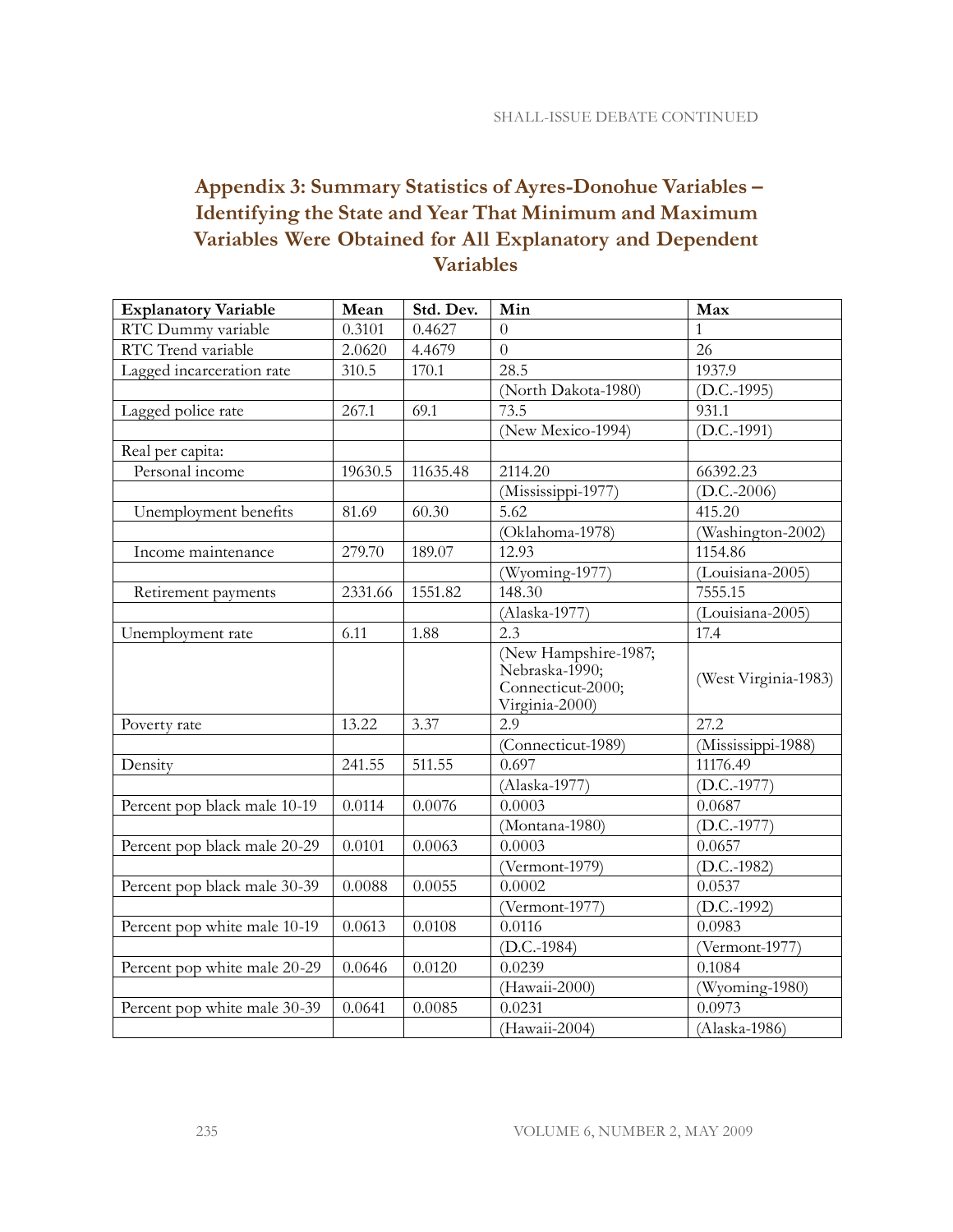| <b>Dependent Variable</b> | Mean    | Std. Dev. | Min                  | Max           |
|---------------------------|---------|-----------|----------------------|---------------|
| Murder rate               | 7.71    | 3.95      | 0.16                 | 81.25         |
|                           |         |           | (North Dakota-1994)  | $(D.C.-1991)$ |
| Rape rate                 | 35.46   | 11.56     | 7.39                 | 100.60        |
|                           |         |           | (North Dakota-1985)  | (Alaska-1981) |
| Aggravated assault rate   | 339.32  | 149.07    | 31.48                | 1562.05       |
|                           |         |           | (North Dakota-1983)  | $(D.C.-1993)$ |
| Robbery rate              | 200.27  | 123.91    | 6.40                 | 1632.78       |
|                           |         |           | (North Dakota-1997)  | $(D.C.-1981)$ |
| Auto theft rate           | 497.53  | 222.15    | 91.06                | 1853.15       |
|                           |         |           | (South Dakota-2006)  | $(D.C.-1996)$ |
| Burglary rate             | 1097.65 | 437.48    | 307.88               | 2871.15       |
|                           |         |           | (New Hampshire-1999) | (Nevada-1980) |
| Larceny rate              | 2820.78 | 701.45    | 1179.00              | 5862.61       |
|                           |         |           | (South Dakota-2006)  | $D.C.-1995)$  |

### **Appendix 4: Definition of Per Capita Personal Income**

According to the Bureau of Economic Analysis (BEA), personal income is "the income received by all persons from all sources. Personal income is the sum of net earnings by place of residence, rental income of persons, personal dividend income, personal interest income, and personal current transfer receipts. Net earnings is earnings by place of work (the sum of wage and salary disbursements (payrolls), supplements to wages and salaries, and proprietors' income) less contributions for government social insurance, plus an adjustment to convert earnings by place of work to a place-of-residence basis. Personal income is measured before the deduction of personal income taxes and other personal taxes and is reported in current dollars (no adjustment is made for price changes)" (BEA 2009).

Furthermore, per capita personal income is "calculated as the total personal income of the residents of a state divided by the population of the state. In computing per capita personal income, BEA uses the Census Bureau's annual midyear population estimates" (BEA 2009). In 2008, the average per capita personal income in the United States was \$39,751.

### **References**

- **Ayres, I. and J.J. Donohue.** 2003. Shooting Down the More Guns, Less Crime Hypothesis*. Stanford Law Review* 55(4): 1193-1312.
- **Ayres, I. and J.J. Donohue.** 2009. Yet Another Refutation of the More Guns, Less Crime Hypothesis – With Some Help From Moody and Marvell. *Econ Journal Watch* 6(1): 35- 59. [Link.](http://www.aier.org/ejw/archive/comments/doc_view/4018-ejw-200901?tmpl=component&format=raw)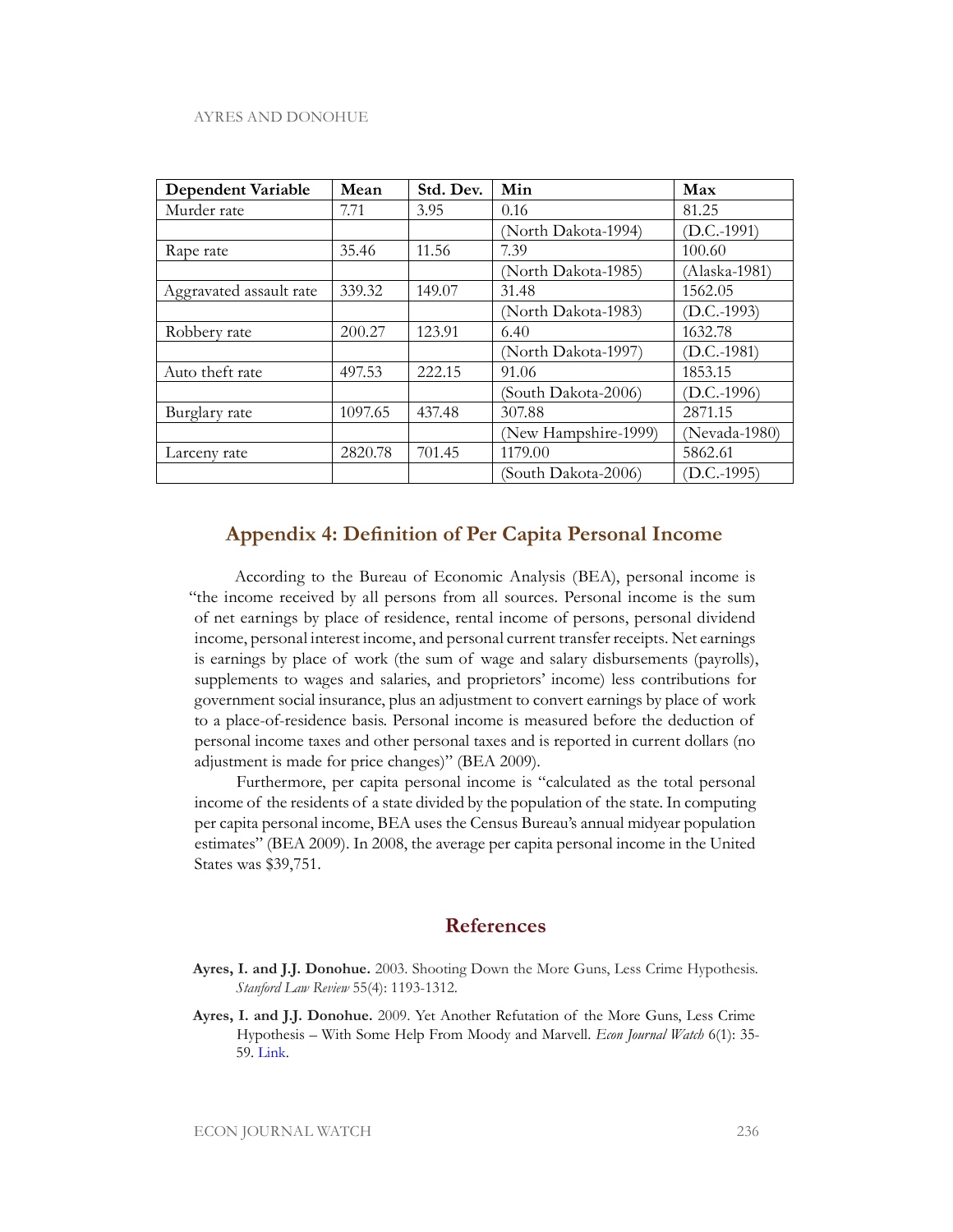- **Bureau of Economic Analysis.** 2009. New Release: State Personal Income 2008. *Bureau of Economic Analysis*. Online: [http://www.bea.gov/newsreleases/regional/spi/spi\\_newsrelease.htm](http://www.bea.gov/newsreleases/regional/spi/spi_newsrelease.htm).
- **Bureau of Justice Statistics.** 2008. Definitions for Expenditure and Employment Programs. *Bureau of Justice Statistics*. Online: [http://bjsdata.ojp.usdoj.gov/dataonline/Search/EandE/](http://bjsdata.ojp.usdoj.gov/dataonline/Search/EandE/definitions.cfm) [definitions.cf](http://bjsdata.ojp.usdoj.gov/dataonline/Search/EandE/definitions.cfm)m.
- **Carter, G. L.** 2002. *Guns in American Society: An Encyclopedia of History, Politics, Culture, and the Law*. Santa Barbara, CA: ABC-CLIO.
- **Donohue, J.J.** 2003. The Final Bullet in the Body of the More Guns, Less Crime Hypothesis. *Criminology & Public Policy* 2(3): 397-410.
- **Donohue, J.J.** 2009. Assessing the Relative Benefits of Incarceration: The Overall Change Over the Previous Decades and the Benefits on the Margin. In *Do Prisons Make Us Safer? The Benefits and Costs of the Prison Boom*, ed. S. Raphael and M.A. Stoll: Russell Sage Foundation Publications, 269-341.
- **Donohue, J.J. and S. Levitt.** 2001. The Impact of Legalized Abortion on Crime. *Quarterly Journal of Economics* 116: 379-420.
- **Fryer, R.G., P.S. Heaton, S.D. Levitt, and K.M. Murphy.** 2005. Measuring the Impact of Crack Cocaine. *NBER Working Paper* No. W11318. National Bureau of Economic Research, Cambridge, MA.
- **Grossman, R.S. and S.A. Lee.** 2008. May Issue Versus Shall Issue: Explaining the Pattern of Concealed-Carry Handgun Laws, 1960-2001. *Contemporary Economic Policy* 26(2): 198- 206.
- **Johnson, R. and S. Raphael.** 2006. How Much Crime Reduction Does the Marginal Prisoner Buy? *Working Paper*. Goldman School of Public Policy University of California, Berkeley, CA.
- **Levitt, S.** 1996. The Effect of Prison Population Size on Crime Rates: Evidence from Prison Overcrowding Litigation. *Quarterly Journal of Economics* 111 (2): 319-351.
- **Lott, J.R.** 2004. Right-to-Carry Laws and Violent Crime Revisited: Clustering, Measurement Error, and State-by-State Breakdowns. Working Paper Series. American Enterprise Institute, Washington, DC.
- **Lott, J.R. and D. Mustard.** 1997. Crime, Deterrence and Right-to-Carry Concealed Handguns. *Journal of Legal Studies* 26(1): 1-68.
- **Marvell, T.B. and C.E. Moody**. 1994. "Prison Population Growth and Crime Reduction." *Journal of Quantitative Criminology* 10(2): 109-140.
- **Moody, C.E. and T.B. Marvell.** 2008. The Debate on Shall-Issue Laws. *Econ Journal Watch* 5(3): 269-293. [Link.](http://www.aier.org/ejw/archive/doc_view/3610-ejw-200809?tmpl=component&format=raw)
- **Moody, C.E. and T.B. Marvell.** 2009. The Debate on Shall-Issue Laws, Continued. *Econ Journal Watch* 6(2): 218-238. [Link.](http://www.aier.org/aier/publications/ejw_com_may09_moodymarvell.pdf)
- **Mustard, D.B.** 2003. Comment. In *Evaluating Gun Policy*, ed. P.J. Cook and J. Ludwig. Washington, DC: Brookings Institution Press, 325-331.
- **National Research Council**. 2005. *Firearms and Violence: A Critical Review*. Washington, DC: The National Academies Press.